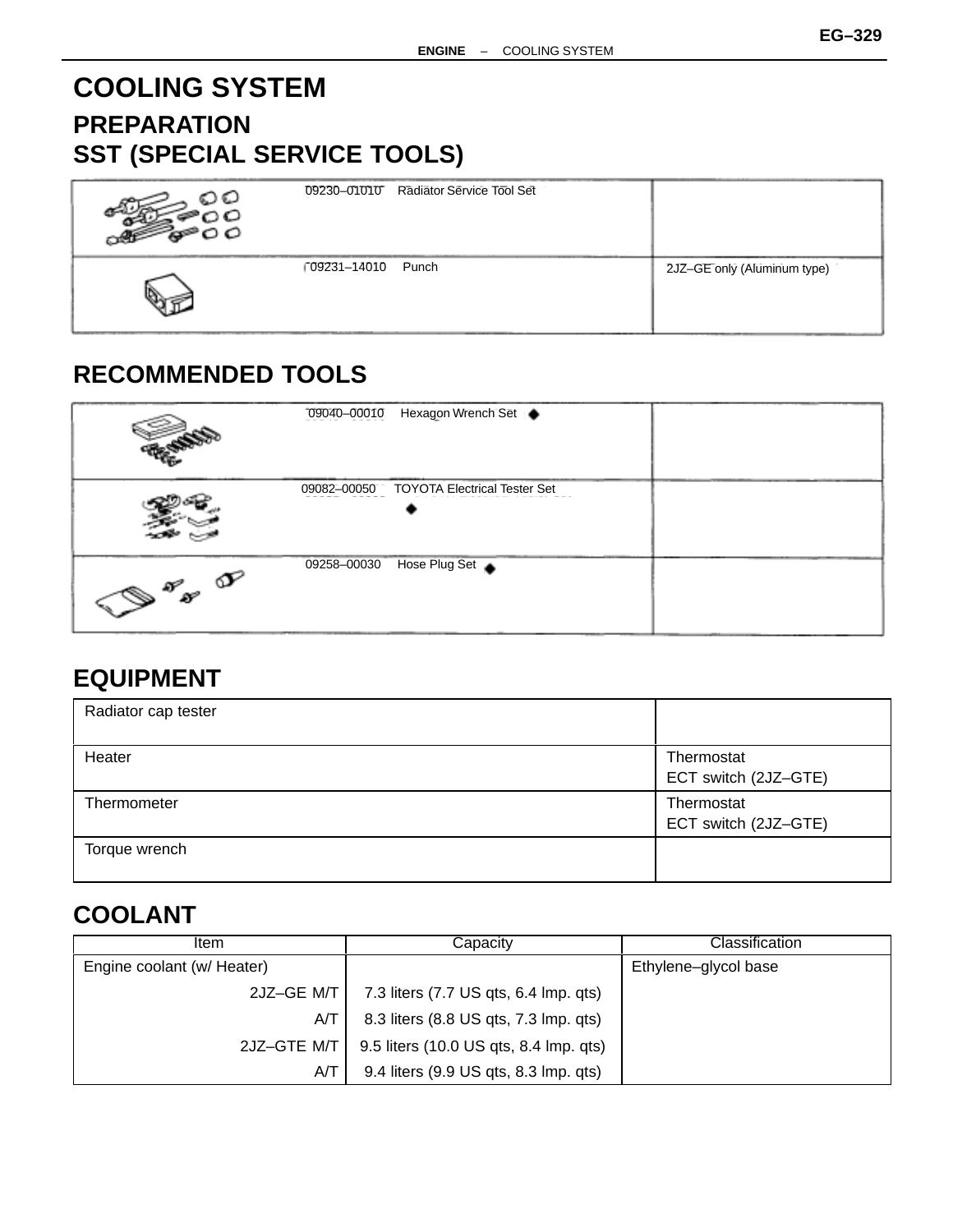### **COOLANT CHECK**

**1. CHECK ENGINE COOLANT LEVEL AT RADIATOR RESERVOIR**

The engine coolant level should be between the "LOW" and "FULL" lines.

If low, check for leaks and add engine coolant up to the "FULL" line.

- **2. CHECK ENGINE COOLANT QUALITY**
- (a) Remove the radiator cap. **CAUTION: To avoid the danger of being burned, do not remove the radiator cap while the engine and radiator are still hot, as fluid and steam can be blown out under pressure.**
- (b) There should not be any excessive deposits of rust or scale around the radiator cap or radiator filler hole, and the coolant should be free from oil.

If excessively dirty, replace the coolant.

(c) Reinstall the radiator cap.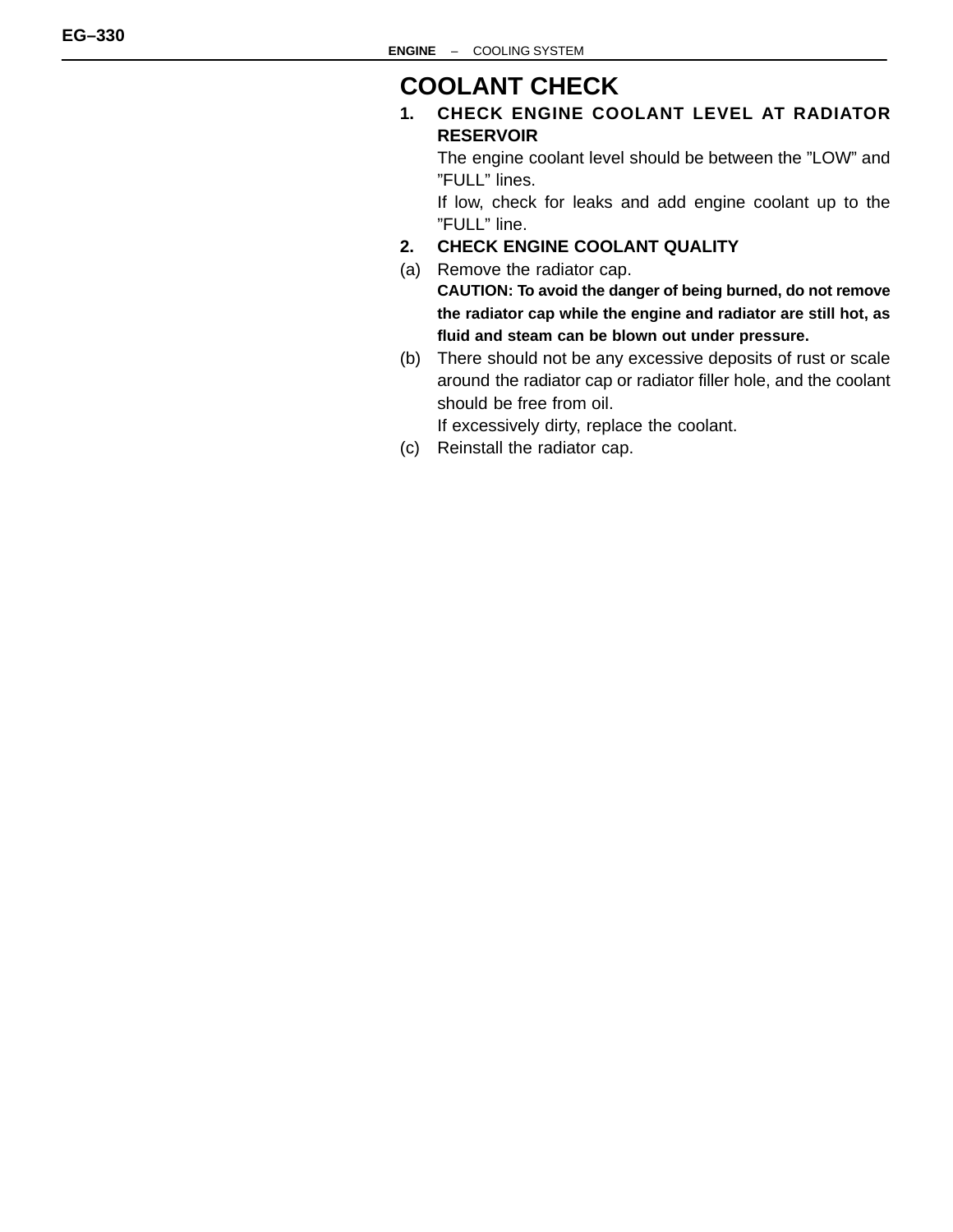#### **EG–331**

### **COOLANT REPLACEMENT**

- **1. DRAIN ENGINE COOLANT**
- (a) Remove the radiator cap. **CAUTION: To avoid the danger of being burned, do not remove the radiator cap while the engine and radiator are still hot, as fluid and steam can be blown out under pressure.**



- (b) Loosen the 2 drain plugs (for the engine and radiator), and drain the coolant.
- (c) Close the drain plugs.

**Torque:**

**Engine drain plug 29 N**⋅**m (300 kgf**⋅**cm, 22 ft**⋅**lbf)**

- **2. FILL ENGINE COOLANT**
- (a) Slowly fill the system with coolant.
	- Use a good brand of ethylene–glycol base coolant and mix it according to the manufacturer's directions.
	- Using coolant which includes more than 50 % ethylene–glycol (but not more than 70 %) is recommended.

#### **NOTICE:**

- **Do not use an alcohol type coolant.**
- **The coolant should be mixed with demineralized water or distilled water.**

**Capacity (w/ Heater):**

**2JZ–GE**

**M/T**

**7.3 liters (7.7 US qts, 6.4 lmp. qts)**

**A/T**

**8.3 liters (8.8 US qts, 7.3 lmp. qts)**

**2JZ–GTE**

**M/T**

**9.5 liters (10.0 US qts, 8.4 lmp. qts)**

**A/T**

**9.4 liters (9.9 US qts, 8.3 lmp. qts)**

- (b) Install the radiator cap.
- (c) Start the engine, and bleed the cooling system.
- (d) Refill the reservoir with coolant until it reaches the "FULL" line.
- **3. CHECK ENGINE COOLANT FOR LEAKS**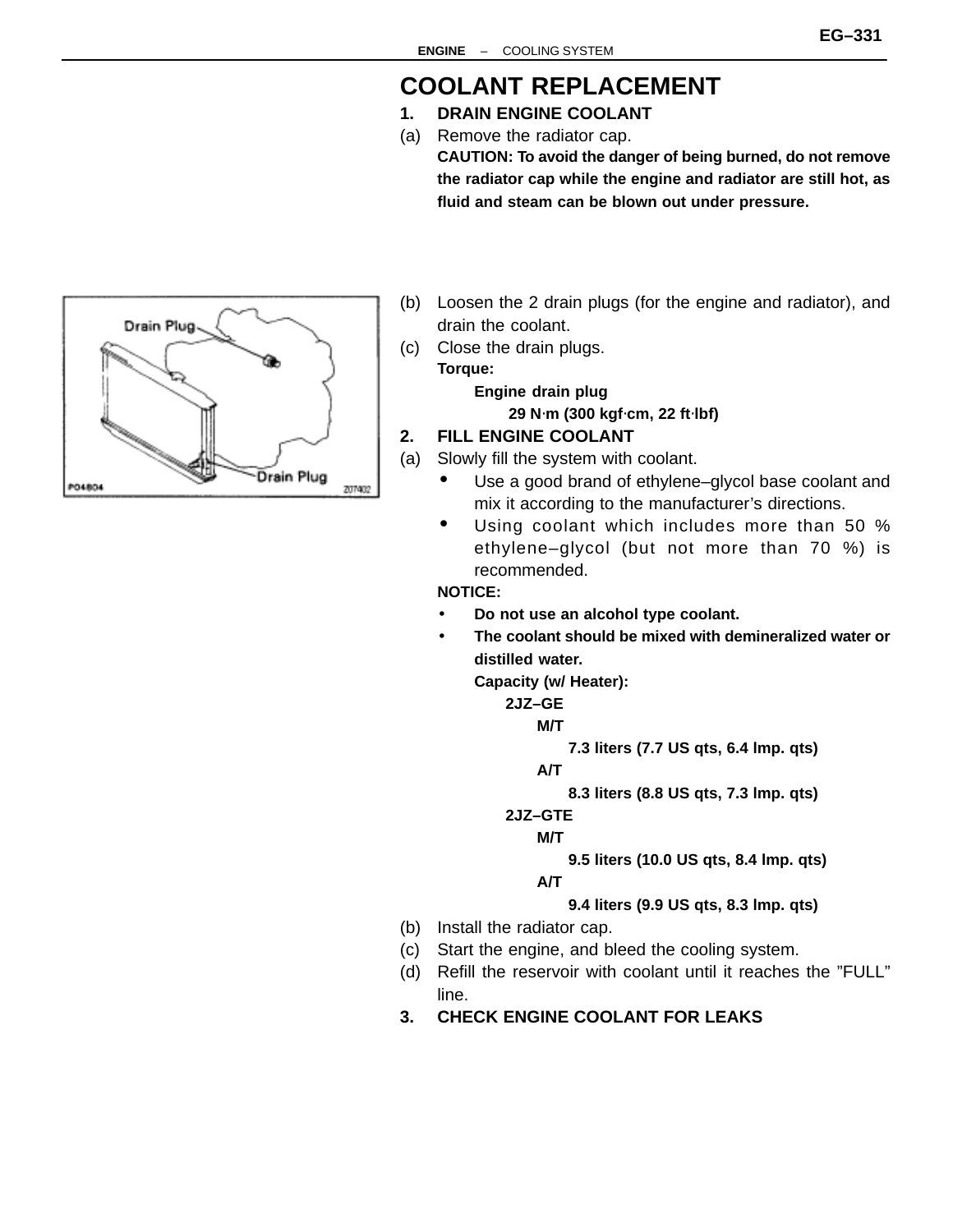## **WATER PUMP COMPONENTS FOR REMOVAL AND INSTALLATION**

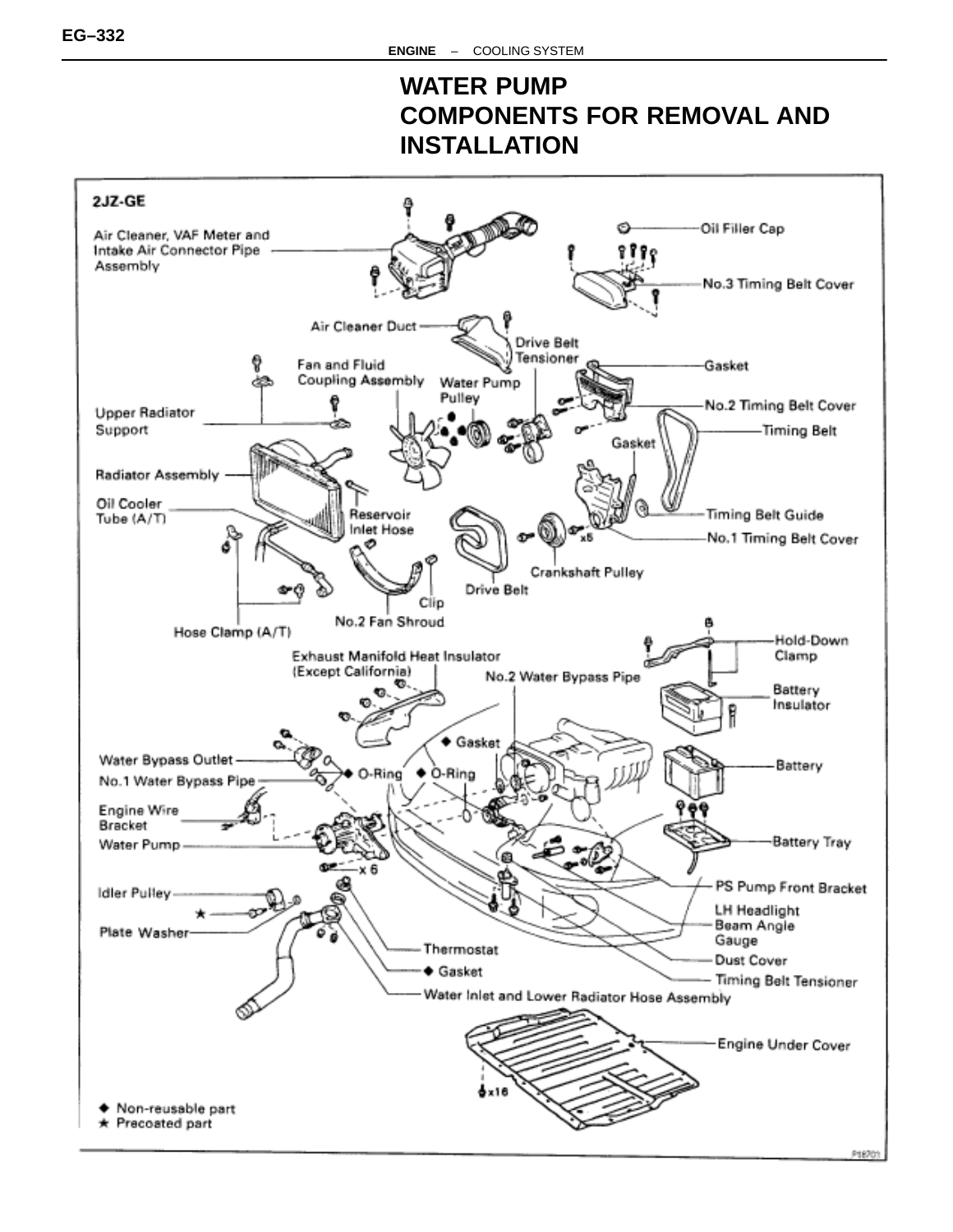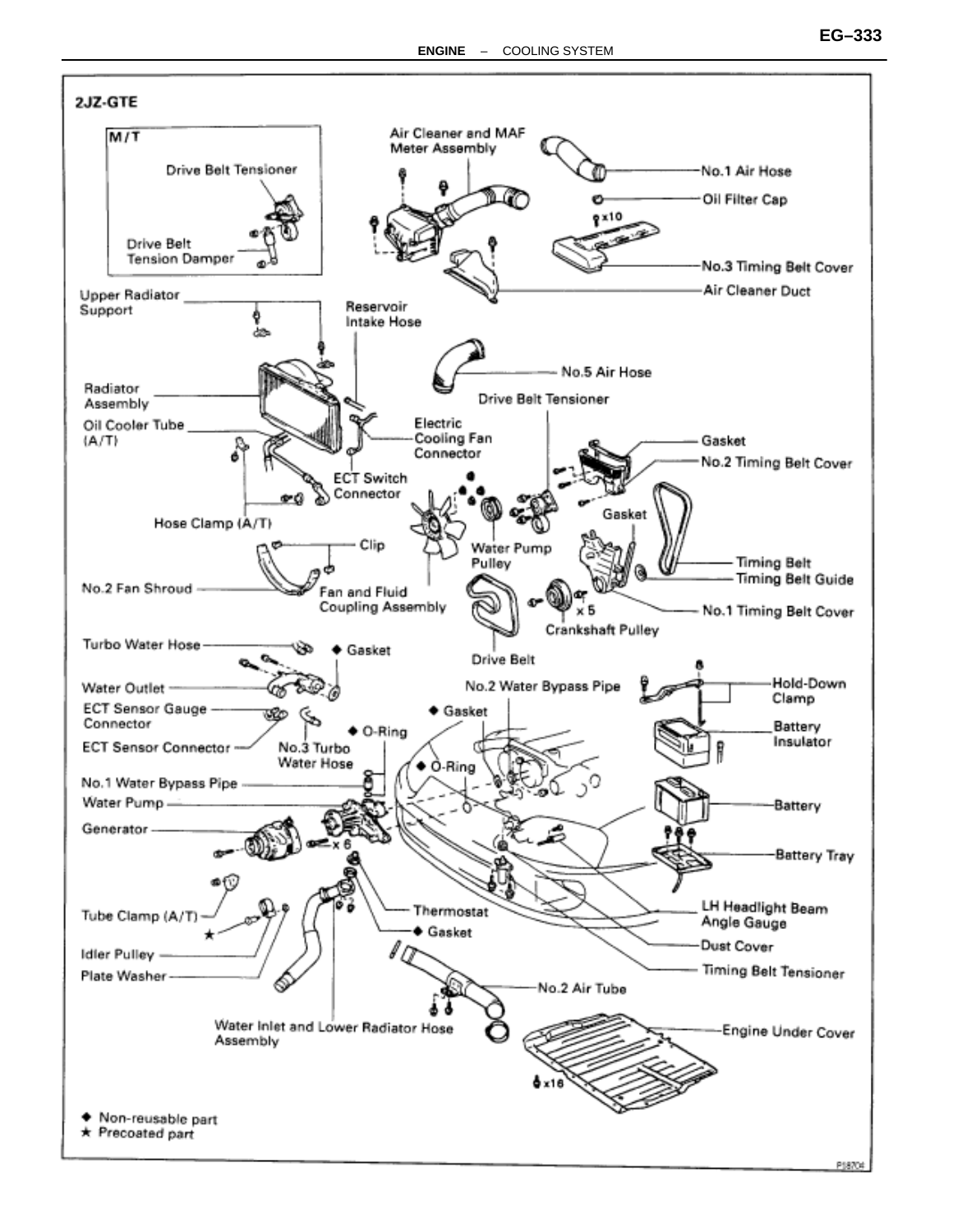### **WATER PUMP REMOVAL**

**1. 2JZ–GTE:**

**REMOVE NO.1 AIR HOSE**

**2. 2JZ–GE:**

**REMOVE AIR CLEANER, VAF METER AND INTAKE AIR CONNECTOR PIPE ASSEMBLY**

**(See step 6 in engine removal in Engine Mechanical)**

- **3. 2JZ–GTE: REMOVE AIR CLEANER AND MAF METER ASSEMBLY (See step 7 in engine removal in Engine Mechanical)**
- **4. REMOVE RADIATOR ASSEMBLY (See radiator removal)**
- **5. 2JZ–GTE M/T:**

**REMOVE DRIVE BELT TENSIONER DAMPER**

**(See step 2 in timing belt removal in Engine Mechanical)**

- **6. REMOVE DRIVE BELT, FAN, FLUID COUPLING ASSEMBLY AND WATER PUMP PULLEY**
- (a) Loosen the 4 nuts holding the fluid coupling to the water pump.



- (b) Loosen the drive belt tension by turning the drive belt tensioner clockwise, and remove the drive belt.
- (c) Remove the 4 nuts, the fan, fluid coupling assembly and water pump pulley.
- **7. REMOVE WATER INLET, LOWER RADIATOR HOSE ASSEMBLY AND THERMOSTAT**

**(See step 2 to 4 in thermostat removal)**

- **8. REMOVE TIMING BELT (See steps 4 to 15 in timing belt removal in Engine Mechanical)**
- **9. 2JZ–GTE: REMOVE GENERATOR (See step 6 in generator removal in Charging System) 10. 2JZ–GE Except California:**

**REMOVE EXHAUST MANIFOLD HEAT INSULATOR**

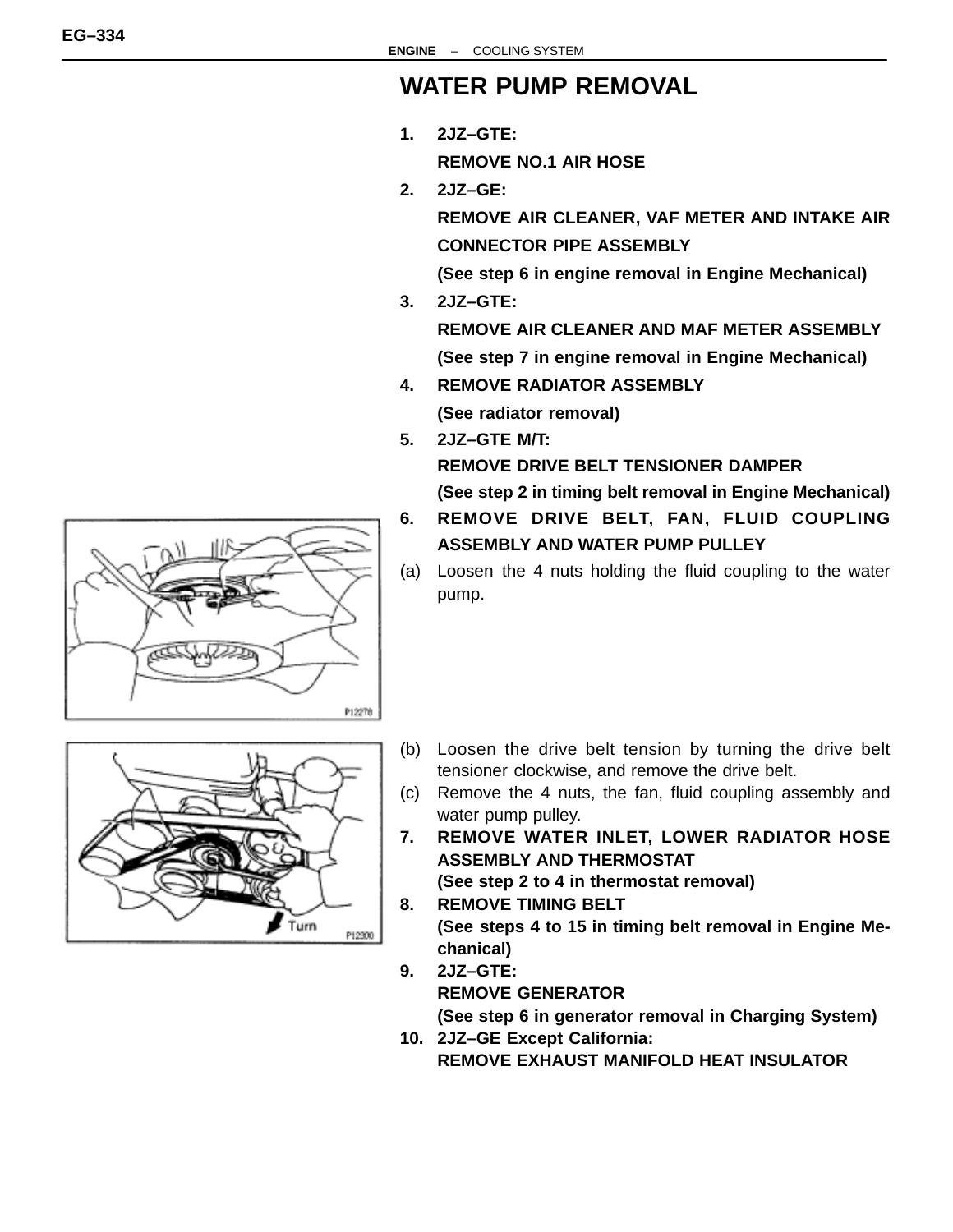

**11. 2JZ–GTE: DISCONNECT TURBO WATER HOSES FROM WATER OUTLET**

- **12. 2JZ–GE:** 0-Ring **REMOVE WATER BYPASS OUTLET AND NO.1 WATER BYPASS PIPE** (a) Remove the 2 bolts, water bypass outlet and No.1 water bypass pipe.
	- (b) Remove the 3 O–rings from the water bypass outlet and No.1 water bypass pipe.



No.1 Water

**Bypass Pipe** 

P11052

G

Water Bypass Outlet

- **13. 2JZ–GTE: REMOVE WATER OUTLET AND NO.1 WATER BYPASS PIPE**
- (a) Disconnect the ECT sensor and sender gauge connectors.
- (b) Remove the 2 bolts, water outlet and gasket.



(c) Remove the No.1 water bypass pipe and 2 O–rings. **14. REMOVE IDLER PULLEY**

**(See steps 16 in timing belt removal in Engine Mechanical)**



- **15. REMOVE WATER PUMP**
- (a) 2JZ–GE: Remove the mounting bolt, and disconnect the engine wire bracket.
- (b) 2JZ–GE: Loosen the generator mounting nut.
- (c) 2JZ–GE:

Remove the generator mounting bolt, and disconnect the generator from the water pump.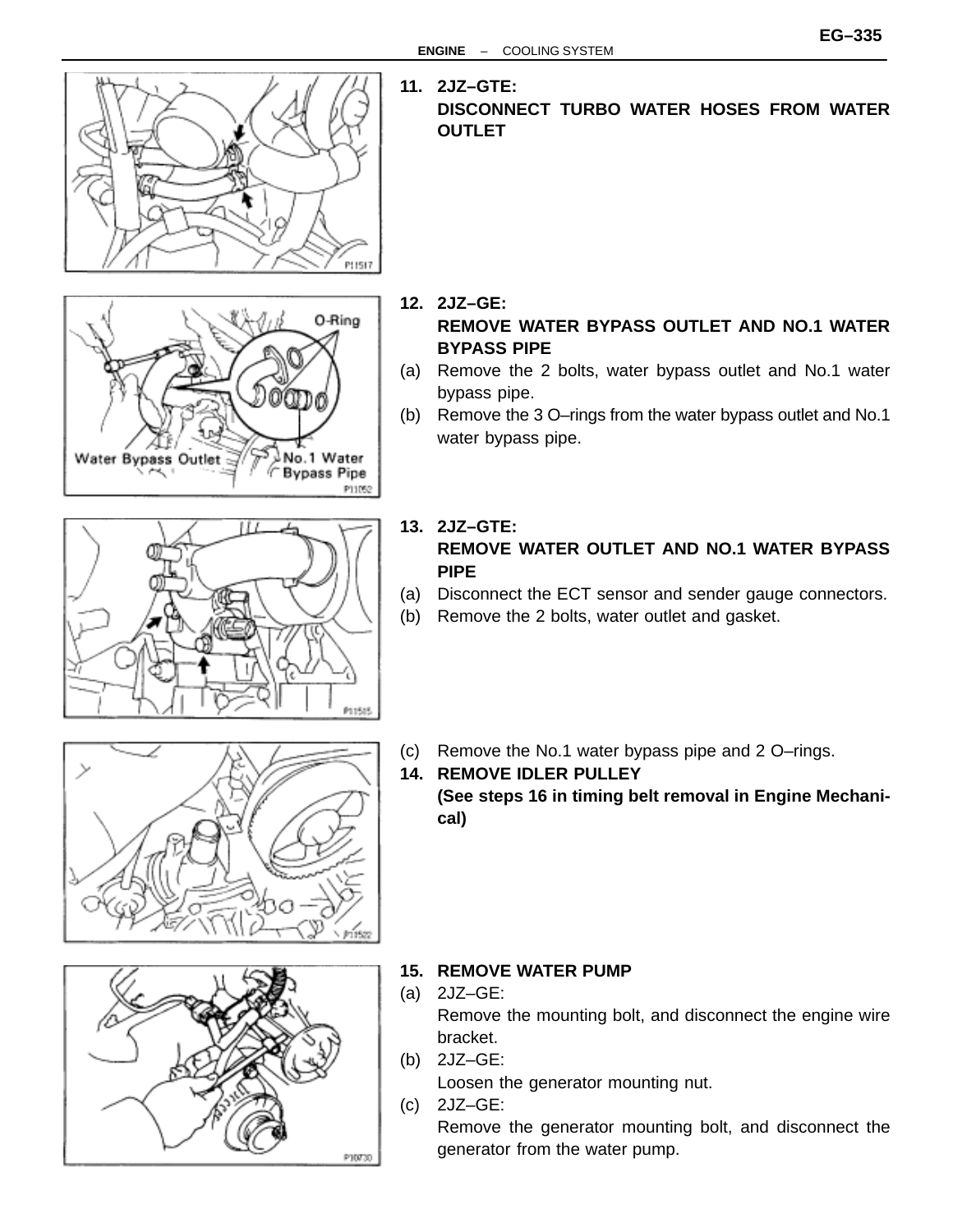



- (d) Remove the 2 nuts, and disconnect the No.2 water bypass pipe from the water pump.
- (e) 2JZ–GTE:
	- Disconnect the No.3 turbo water hose from the water pump.

- (f) Remove the 6 bolts, water pump and gasket.
- (g) Remove the O–ring from the cylinder block.



### **WATER PUMP COMPONENTS INSPECTION**

### **1. INSPECT WATER PUMP**

Turn the pulley seat, and check that the water pump bearing is not rough or noisy.

If necessary, replace the water pump.



#### **2. INSPECT FLUID COUPLING**

(a) Remove the 4 nuts and fan from the fluid coupling.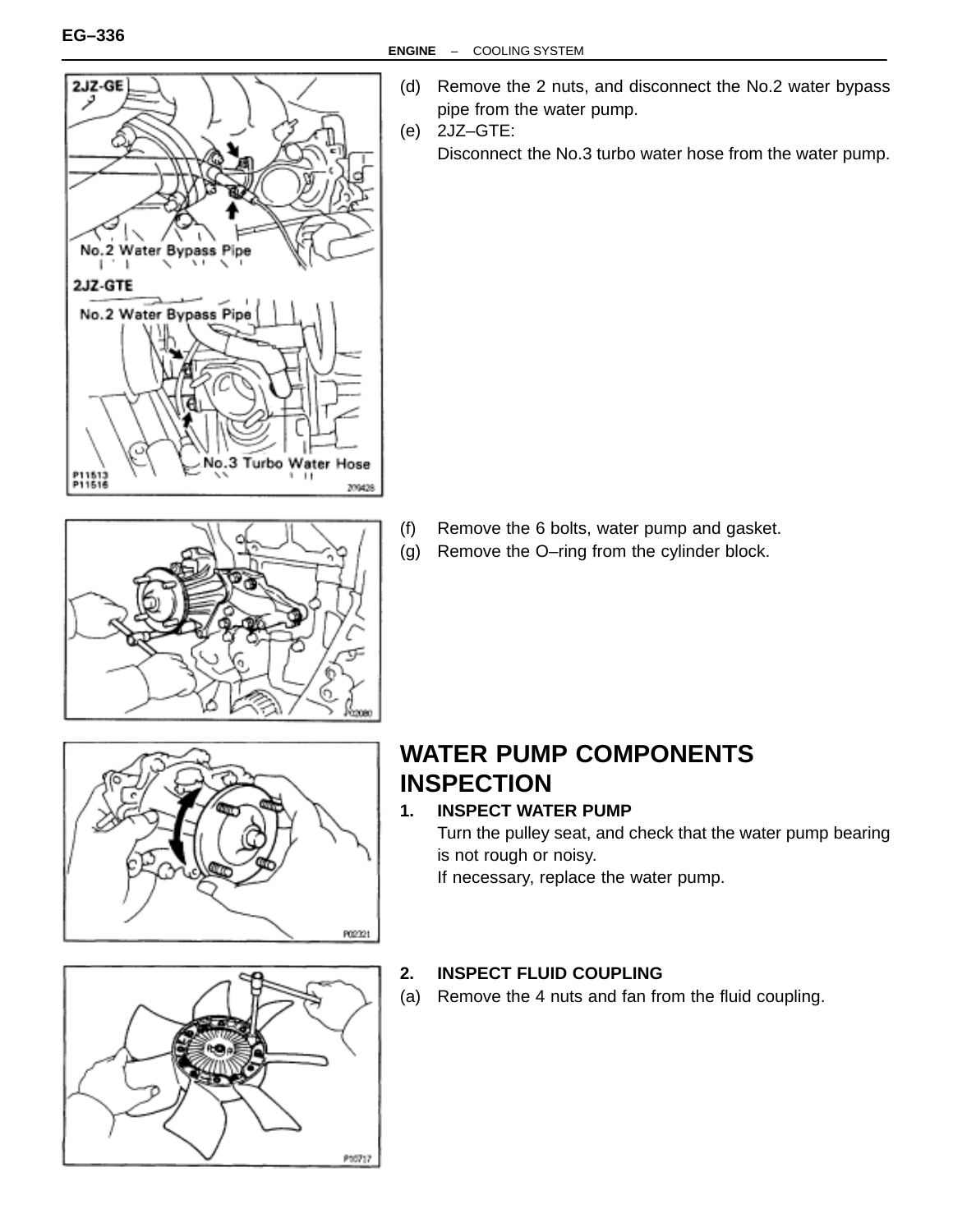



- (b) Check that the fluid coupling is not damaged and that no silicon oil leaks. If necessary, replace the fluid coupling.
- (c) Reinstall the fan to the fluid coupling with the 4 nuts. **Torque: 7.4 N**⋅**m (75 kgf**⋅**cm, 65 in.**⋅**lbf)**

## **WATER PUMP INSTALLATION**

- **1. INSTALL WATER PUMP**
- (a) Install a new O–ring to the cylinder block.

- (b) Install a new gasket to the water pump.
- (c) Connect the water pump to the water bypass pipe. Do not install the nut yet.





- (d) Install the water pump with the 2 bolts (A) and 4 bolts (B). **Torque: 21 N**⋅**m (210 kgf**⋅**cm, 15 ft**⋅**lbf)** HINT: Hand tighten the (A) bolts first.
- (e) Install the 2 nuts holding the No.2 water bypass pipe to the water pump.

**Torque: 21 N**⋅**m (210 kgf**⋅**cm, 15 ft**⋅**lbf)**

(f) 2JZ–GTE: Connect the No.3 turbo water hose to the water pump. (g) 2JZ–GE:

Install the generator mounting bolt. **Torque: 37 N**⋅**m (380 kgf**⋅**cm, 27 ft**⋅**lbf)**

- (h) 2JZ–GE: Tighten the generator mounting nut. **Torque: 37 N**⋅**m (380 kgf**⋅**cm, 27 ft**⋅**lbf)**
- (i) 2JZ–GE: Install the engine wire bracket with the bolt.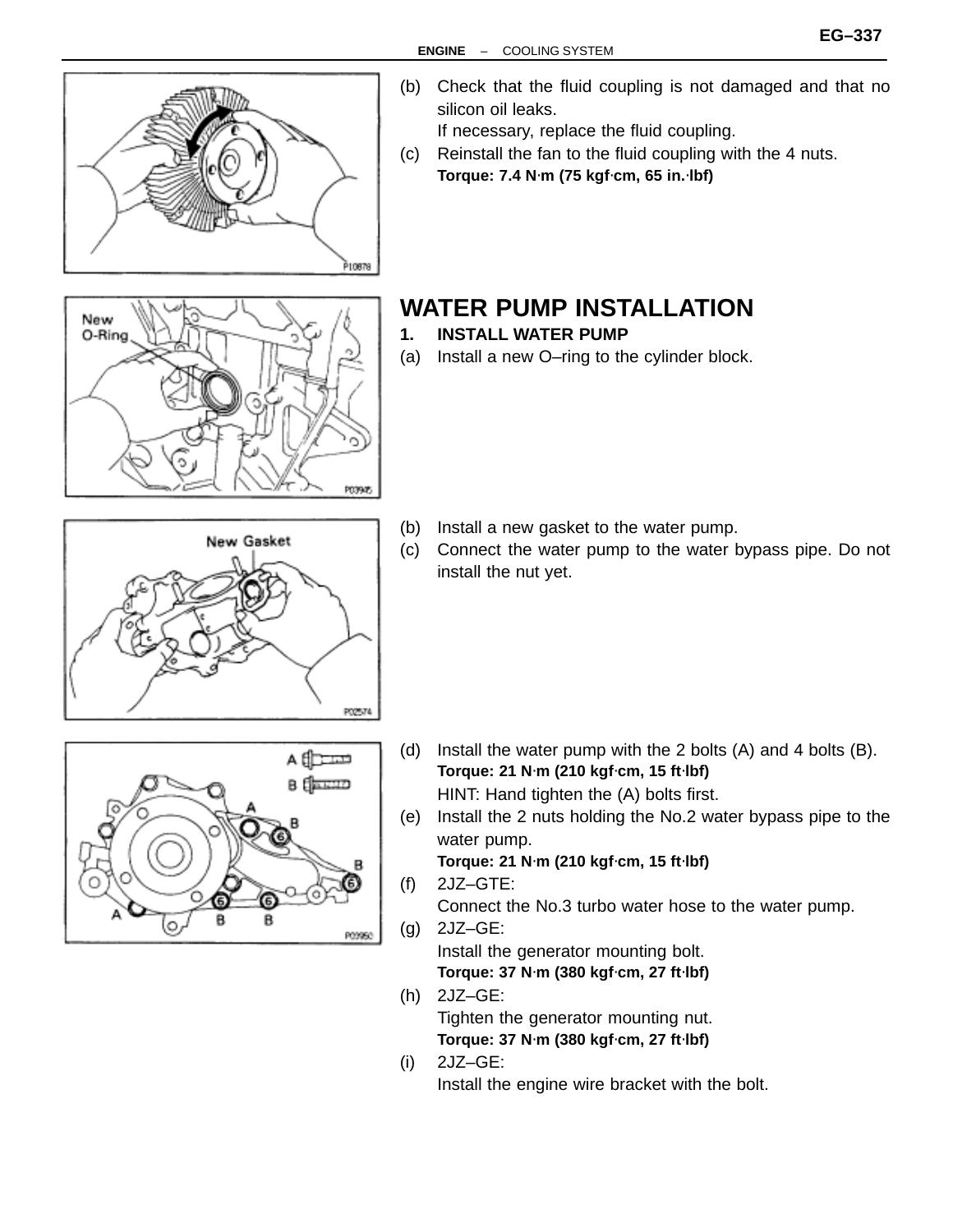- **2. INSTALL IDLER PULLEY (See step 2 in timing belt installation in Engine Mechanical)**
- **3. 2JZ–GTE: INSTALL WATER OUTLET AND NO.1 WATER BYPASS PIPE**
- (a) Install 2 new O–rings to the No.1 water bypass pipe.
- (b) Apply soapy water to the O–rings.
- (c) Install the No.1 water pass pipe to the water pump.
- (d) Install a new gasket and the water outlet with the 2 bolts. **Torque: 21 N**⋅**m (210 kgf**⋅**cm, 15 ft**⋅**lbf)**
- (e) Connect the ECT sensor and sender gauge connectors.
- **4. 2JZ–GE:**

#### **INSTALL WATER BYPASS OUTLET AND NO.1 WATER BYPASS PIPE**

- (a) Install 2 new O–rings to the No.1 water bypass pipe.
- (b) Install a new O–ring and the water bypass outlet with the 2 bolts.

**Torque: 8.8 N**⋅**m (90 kgf**⋅**cm, 78 in.**⋅**lbf)**

- **5. 2JZ–GTE: CONNECT TURBO WATER HOSES TO WATER OUTLET**
- **6. 2JZ–GE Except California: INSTALL EXHAUST MANIFOLD HEAT INSULATOR**
- **7. 2JZ–GTE:**

**INSTALL GENERATOR**

**(See generator installation in Charging System)**

- **8. INSTALL TIMING BELT (See steps 10 to 14 in timing belt installation in Engine Mechanical)**
- **9. INSTALL WATER INLET AND LOWER RADIATOR HOSE ASSEMBLY**

**(See thermostat installation)**



- **10. INSTALL WATER PUMP PULLEY, FAN, FLUID COUPLING ASSEMBLY AND DRIVE BELT**
- (a) Align the matchmarks, and install the water pump pulley, the fan and fluid coupling assembly with the 4 nuts.
- (b) Install the drive belt by turning the drive belt tensioner clockwise.
- (c) Stretch the belt tight, and tighten the 4 nuts. **Torque: 16 N**⋅**m (165 kgf**⋅**cm, 12 ft**⋅**lbf)**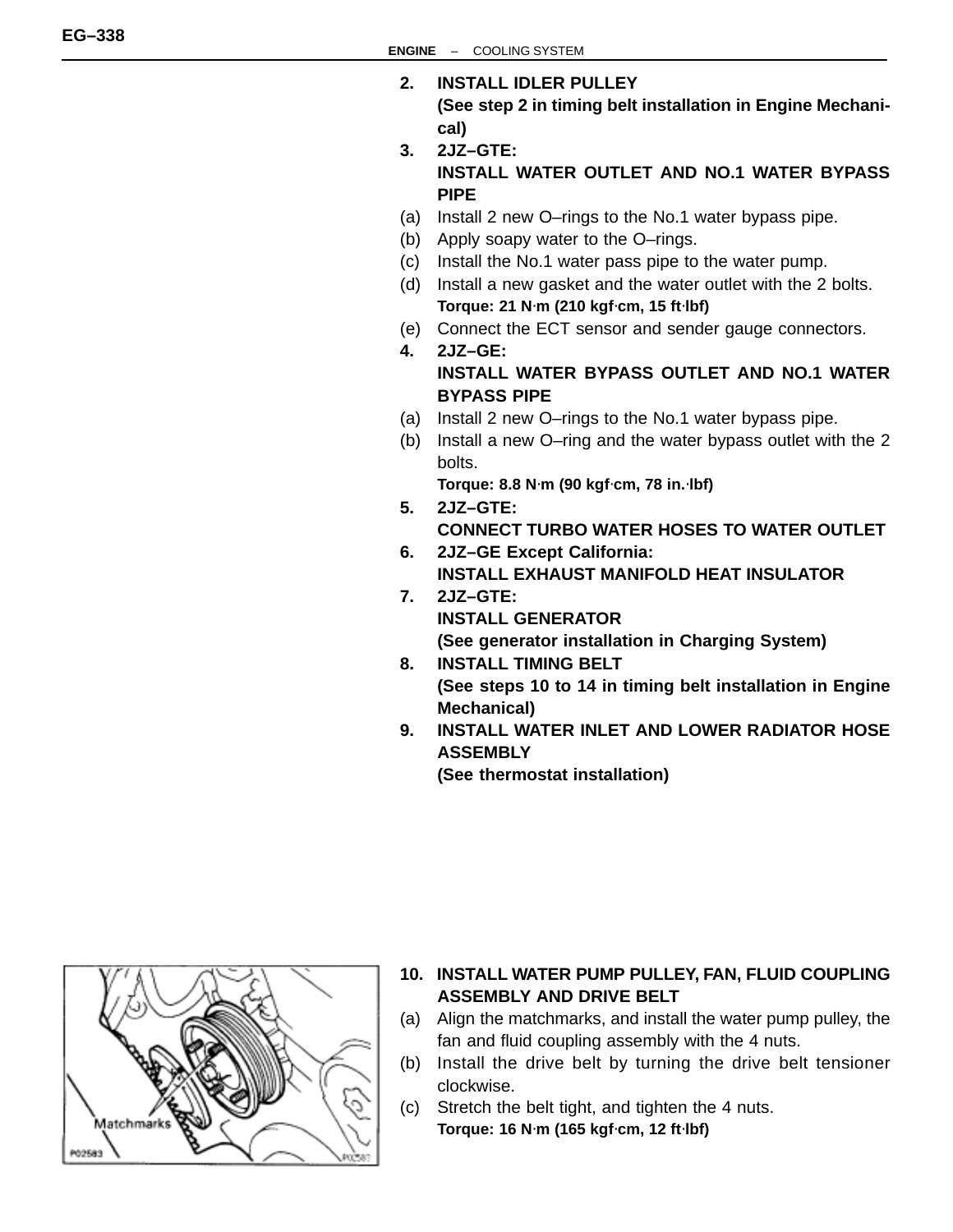- **11. 2JZ–GTE M/T:**
	- **INSTALL DRIVE BELT TENSIONER DAMPER**
- **12. INSTALL RADIATOR ASSEMBLY (See radiator installation)**
- **13. 2JZ–GE: INSTALL AIR CLEANER, VAF METER AND INTAKE AIR CONNECTOR PIPE ASSEMBLY**
- **14. 2JZ–GTE: INSTALL AIR CLEANER AND MAF METER ASSEMBLY**
- **15. 2JZ–GTE:**
	- **INSTALL NO.1 AIR HOSE**
- **16. ROAD TEST VEHICLE**

Check for abnormal noise, shock, slippage, correct shift points and smooth operation.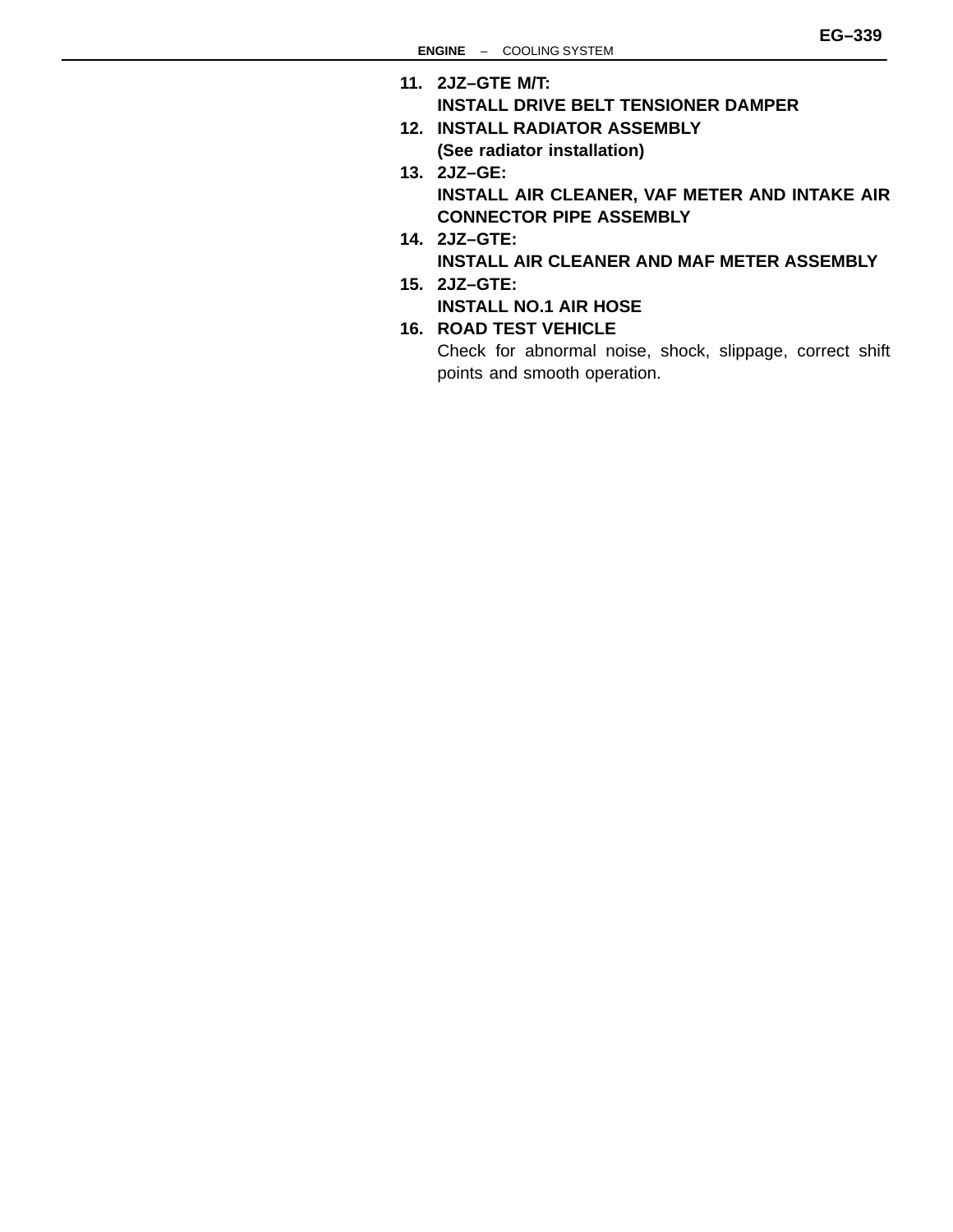### **THERMOSTAT COMPONENTS FOR REMOVAL AND INSTALLATION**

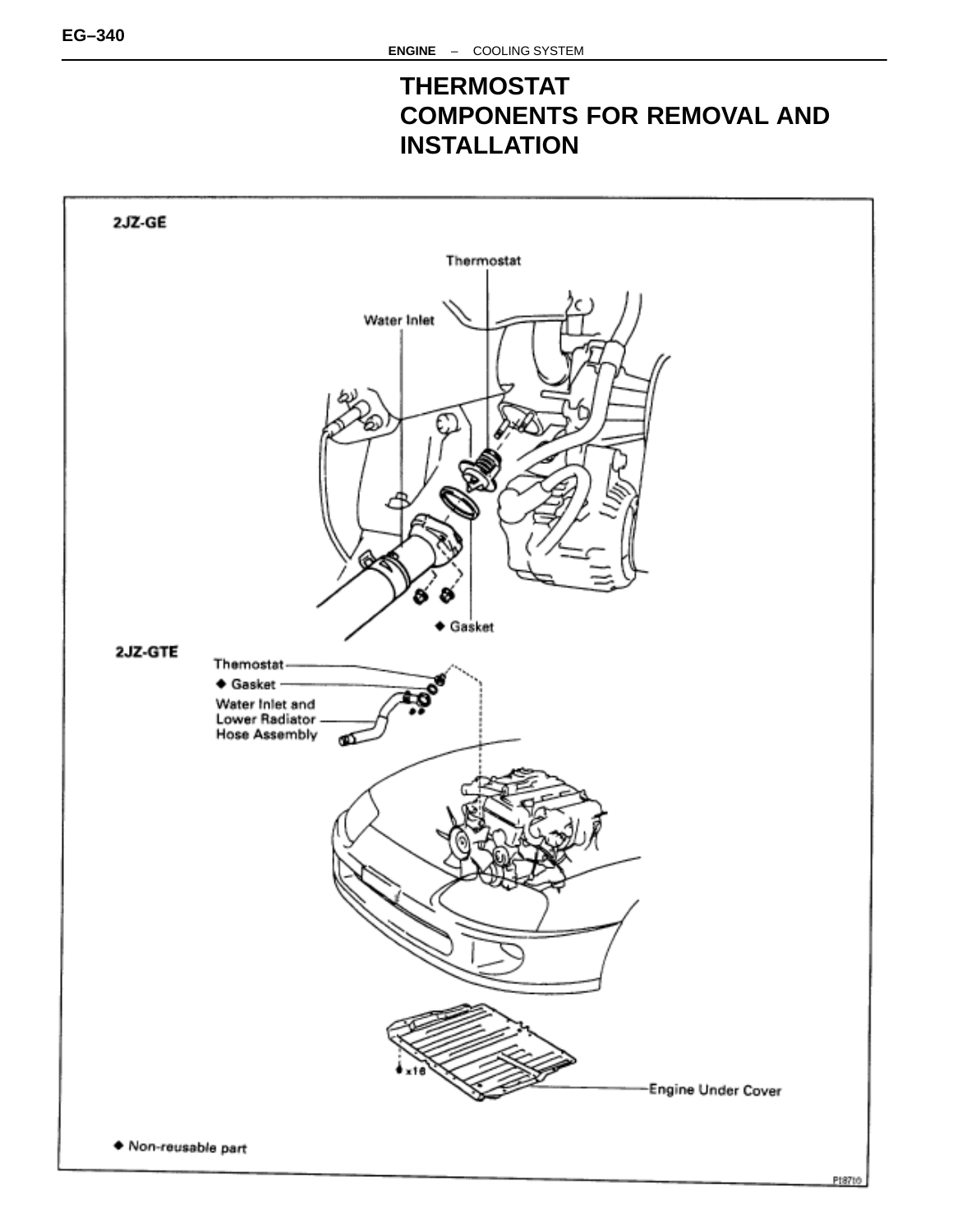#### **EG–341**

## **THERMOSTAT REMOVAL**

HINT: Removal of the thermostat would have an adverse effect, causing a lowering of cooling efficiency. Do not remove the thermostat, even if the engine tends to overheat.

- **1. 2JZ–GTE: REMOVE ENGINE UNDER COVER**
- **2. DRAIN ENGINE COOLANT**
- **3. 2JZ–GE: DISCONNECT WATER INLET FROM WATER PUMP, AND REMOVE THERMOSTAT**
- (a) Remove the 2 nuts holding the water inlet to the water pump, and disconnect the water inlet from the water pump.
- (b) Remove the thermostat.
- (c) Remove the gasket from the thermostat.
- **4. 2JZ–GTE: REMOVE WATER INLET, LOWER RADIATOR HOSE AS-SEMBLY AND THERMOSTAT**
- (a) Disconnect the lower radiator hose from the radiator.
- (b) Remove the 2 nuts holding the water inlet to the water pump, and disconnect the water inlet and lower radiator hose from the water pump.
- (c) Remove the thermostat.
- (d) Remove the gasket from the thermostat.

# **THERMOSTAT INSPECTION**

#### **INSPECT THERMOSTAT**

HINT: The thermostat is numbered with the valve opening temperature.

- P11116 (a) Immerse the thermostat in water and gradually heat the water. (b) Check the valve opening temperature.
	- **Valve opening temperature: 80–84**°**C (176–183**°**F)**

If the valve opening temperature is not as specified, replace the thermostat.







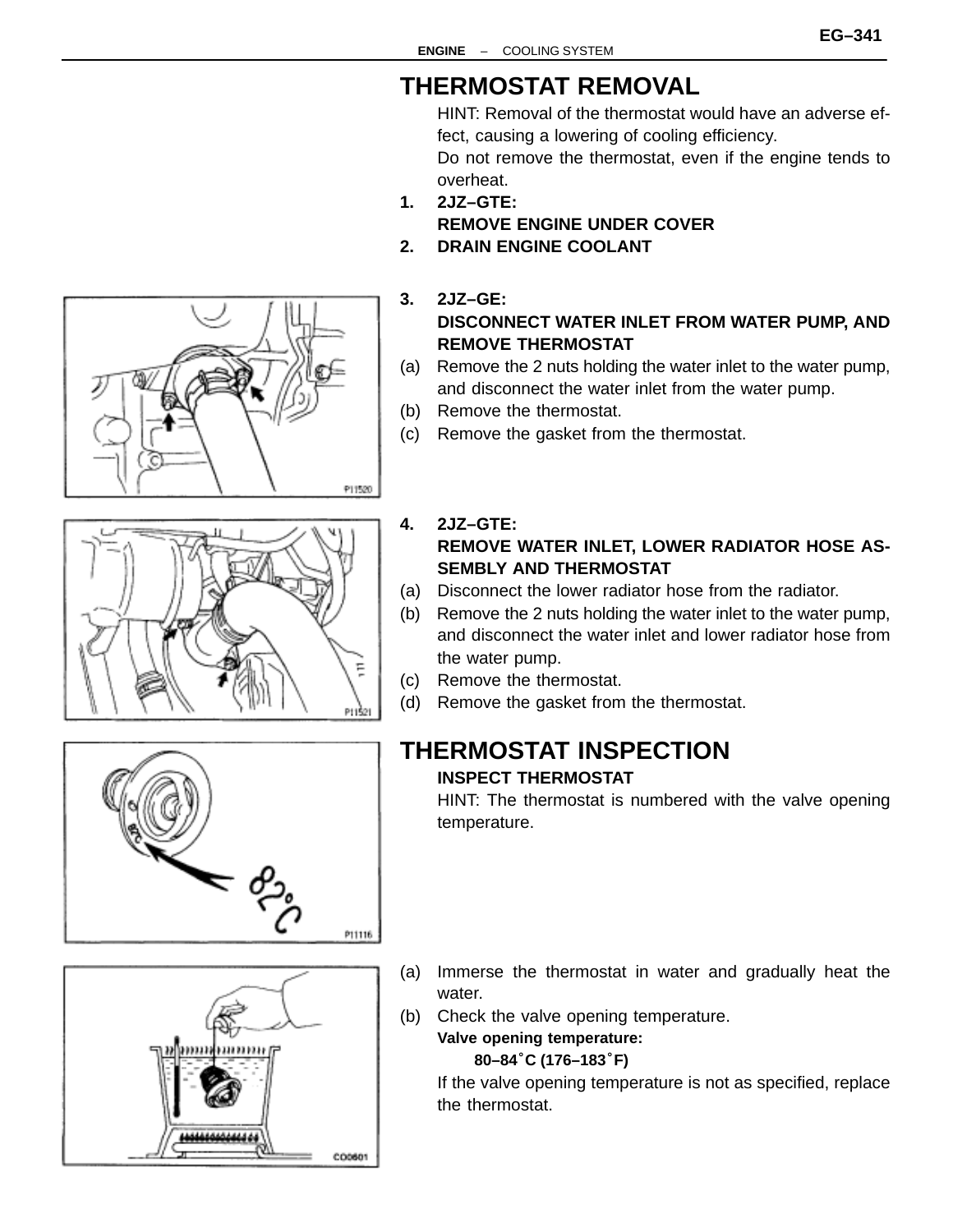



- (c) Check the valve lift.
	- **Valve lift:**

#### **8.5 mm (0.335 in.) or more at 95**°**C (203**°**F)**

If the valve lift is not as specified, replace the thermostat.

(d) Check that the valve spring is tight when the thermostat is fully closed.

If not closed, replace the thermostat.

# **THERMOSTAT INSTALLATION**

- **1. PLACE THERMOSTAT IN WATER INLET**
- (a) Install a new gasket to the thermostat.
- (b) Align the jiggle valve of the thermostat with the protrusion of the water inlet.
- **2. INSTALL WATER INLET**
- (a) Install the water inlet with the 2 nuts. **Torque:**

**2JZ–GE**

**8.8 N**⋅**m (90 kgf**⋅**cm, 78 in.**⋅**lbf)**

**2JZ–GTE**

**21 N**⋅**m (210 kgf**⋅**cm, 15 ft**⋅**lbf)**

(b) 2JZ–GTE:

Connect the lower radiator hose to the radiator.

- **3. 2JZ–GTE: INSTALL ENGINE UNDER COVER**
- **4. FILL WITH ENGINE COOLANT**
- **5. START ENGINE AND CHECK FOR COOLANT LEAKS**

### **RADIATOR RADIATOR CLEANING**

Using water or a steam cleaner, remove any mud and dirt from the radiator core.

**NOTICE: If using a high pressure type cleaner, be careful not to deform the fins of the radiator core. If the cleaner nozzle pressure is 2,942–3,432 kPa (30–35 kgf/cm2, 427–498 psi), keep a distance of at least 40 cm (15.75 in.) between the radiator core and cleaner nozzle.**

# **RADIATOR INSPECTION**

### **1. REMOVE RADIATOR CAP**

**CAUTION: To avoid the danger of being burned, do not remove the radiator cap while the engine and radiator are still hot, as fluid and steam can be blown out under pressure.**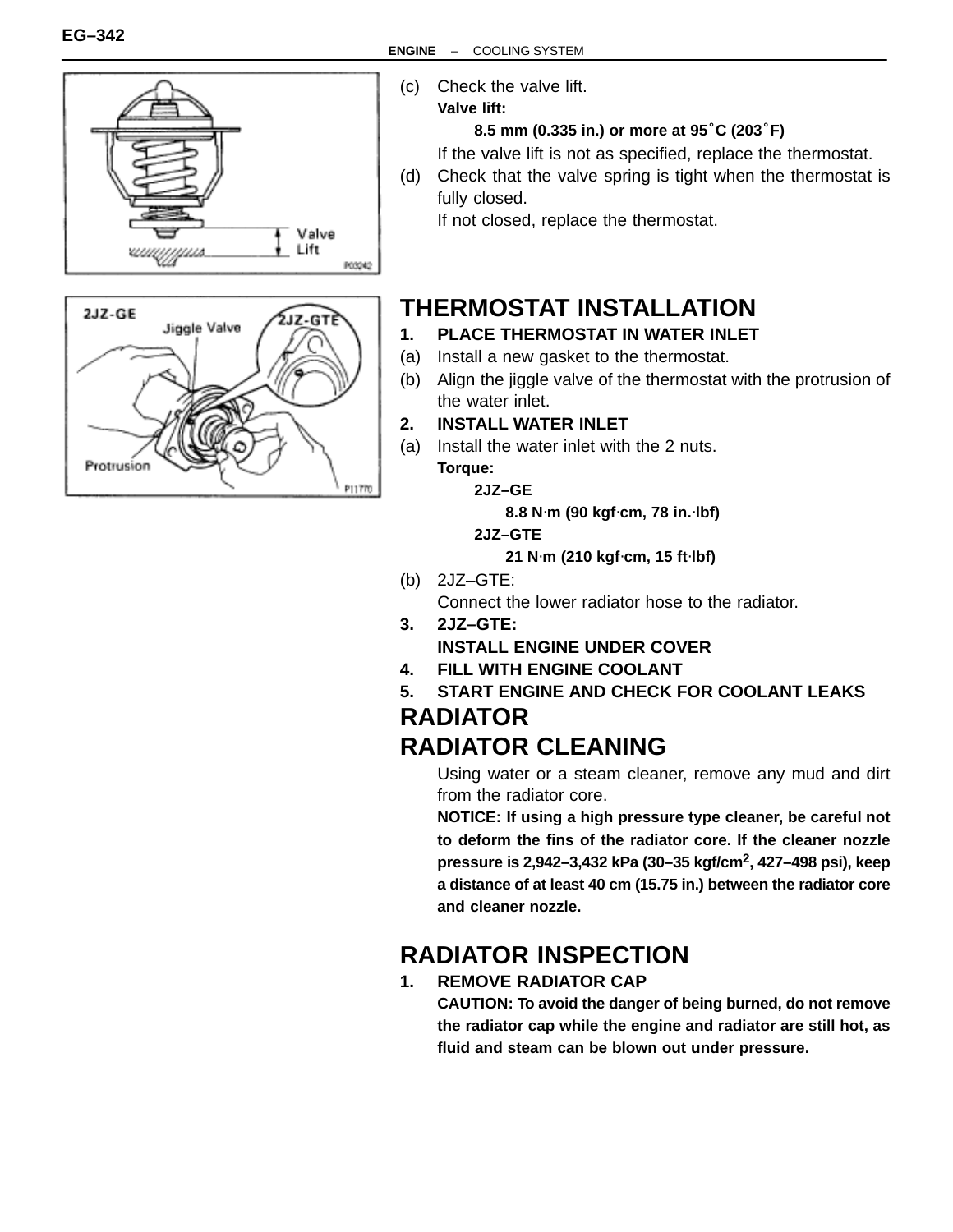

#### **2. INSPECT RADIATOR CAP**

**NOTICE: When performing steps (a) and (b) below, keep the ra-**INSPECT RADIATOR CAP<br>NOTICE: When performing steps (a) and (b) below, keep the ra-<br>diator pump tester at an angle of over 30<sup>°</sup> above the horizontal.

(a) Using a radiator cap tester, slowly pump the tester and check that air is coming from the relief valve. **Pump speed:**

**1 push/3 seconds or more**

#### **NOTICE: Push the pump at a constant speed.**

If air is not coming from the relief valve, replace the radiator cap.

(b) Pump the tester several times and measure the relief valve opening pressure.

**Pump speed:**

**1st time**

**1 push/1 second or less**

**2nd time or more**

**Any speed**

**Standard opening pressure:**

**93–123 kPa**

**(0.95–1.25 kgf/cm2, 13.5–17.8 psi)**

#### **Minimum opening pressure:**

**78 kPa (0.8 kgf/cm2, 11.4 psi)**

If the opening pressure is less than minimum, replace the radiator cap.



#### **3. INSPECT COOLING SYSTEM FOR LEAKS**

- (a) Fill the radiator with coolant, and attach a radiator cap tester.
- (b) Warm up the engine.
- (c) Pump it to 147 kPa (1.5 kgf/cm<sup>2</sup>, 21.3 psi), and check that the pressure does not drop.

If the pressure drops, check the hoses, radiator or water pump for leaks. If no external leaks are found, check the heater core, cylinder block and cylinder head.

**4. REINSTALL RADIATOR CAP**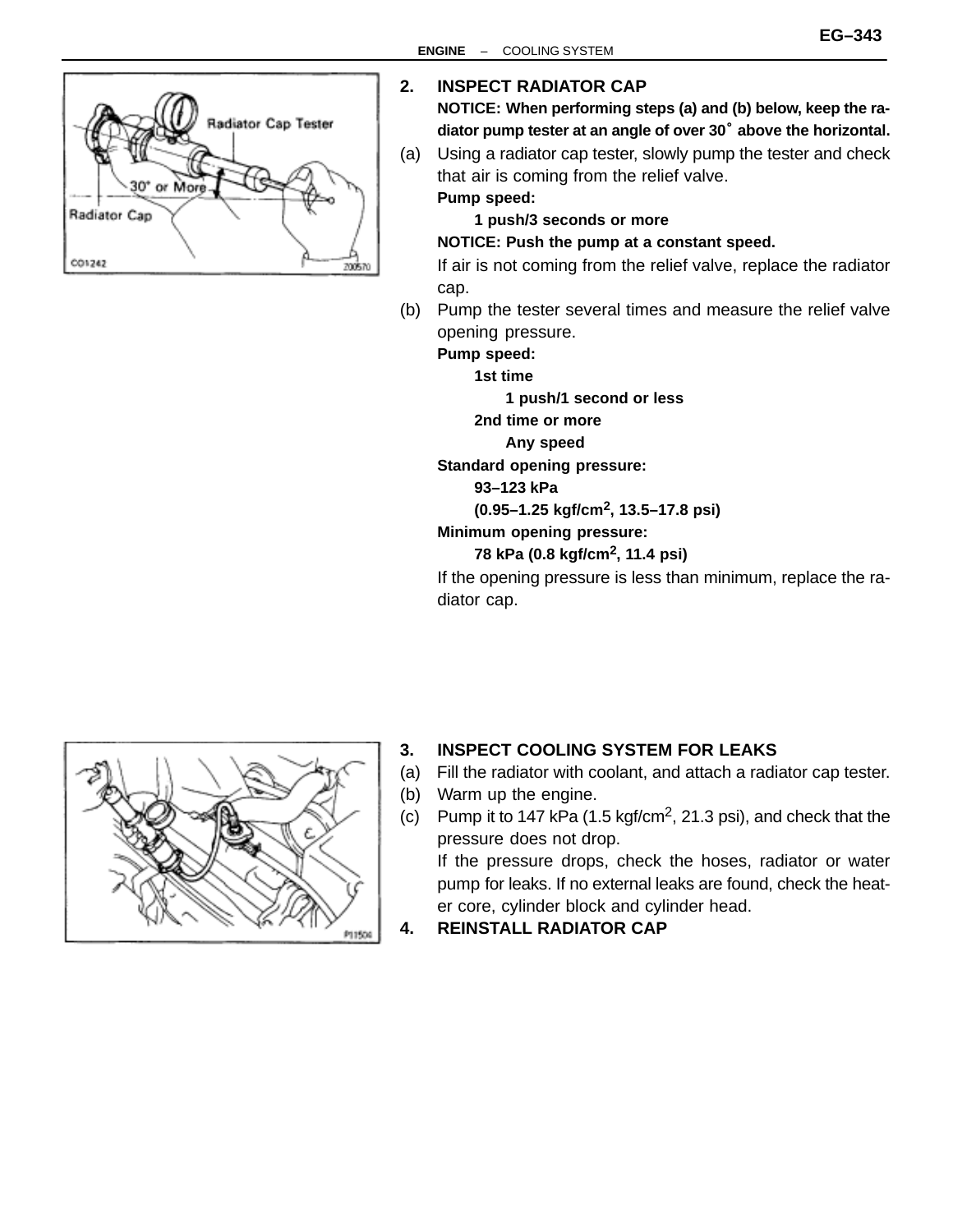### **COMPONENTS FOR REMOVAL AND INSTALLATION**

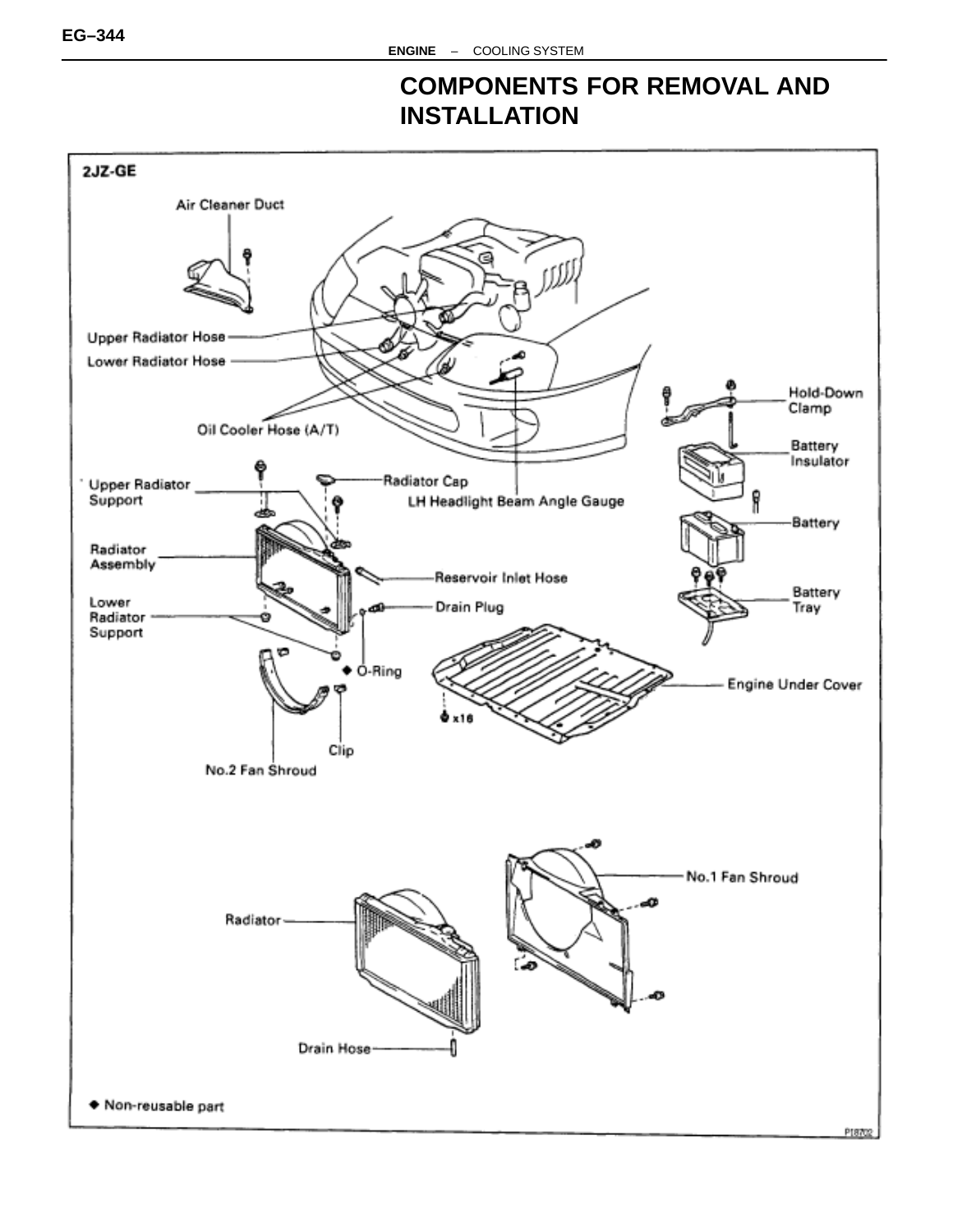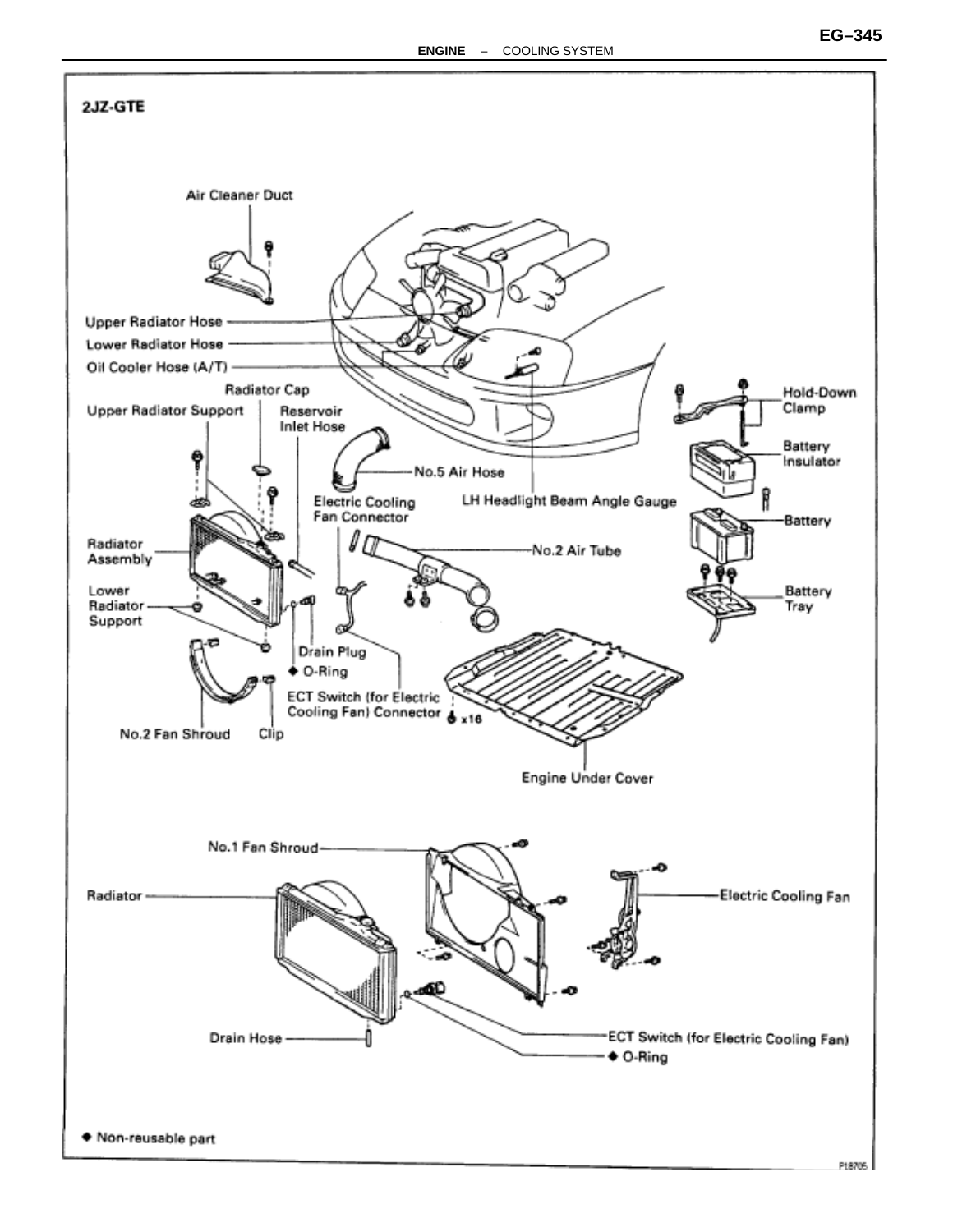## **RADIATOR REMOVAL**

**Installation is in the reverse order of removal.**

- **1. REMOVE ENGINE UNDER COVER** INSTALLATION HINT: Start the engine, and check for coolant and A/T fluid leaks.
- **2. REMOVE BATTERY AND BATTERY TRAY**
- **3. DRAIN ENGINE COOLANT 4. 2JZ–GTE:**
	- **REMOVE NO.2 AIR TUBE**
- **5. REMOVE NO.2 FAN SHROUD**
- (a) Remove the 2 clips.
- (b) Disconnect the claw of the No.2 fan shroud from the hook of the No.1 fan shroud, and remove the No.2 fan shroud.
- **6. REMOVE AIR CLEANER DUCT**
- **7. 2JZ–GTE: REMOVE NO.5 AIR HOSE**
- **8. REMOVE LH HEADLIGHT BEAM ANGLE GAUGE** Remove the screw and beam angle gauge.







### **9. DISCONNECT HOSES FROM RADIATOR**

Disconnect these hoses from the radiator:

- (1) Reservoir inlet hose
- (2) Upper radiator hose

- (3) Lower radiator hose
- (4) A/T:

2 oil cooler hoses

Plug the hose ends.

INSTALLATION HINT: Check the A/T fluid level.

(See item 21 in Maintenance)

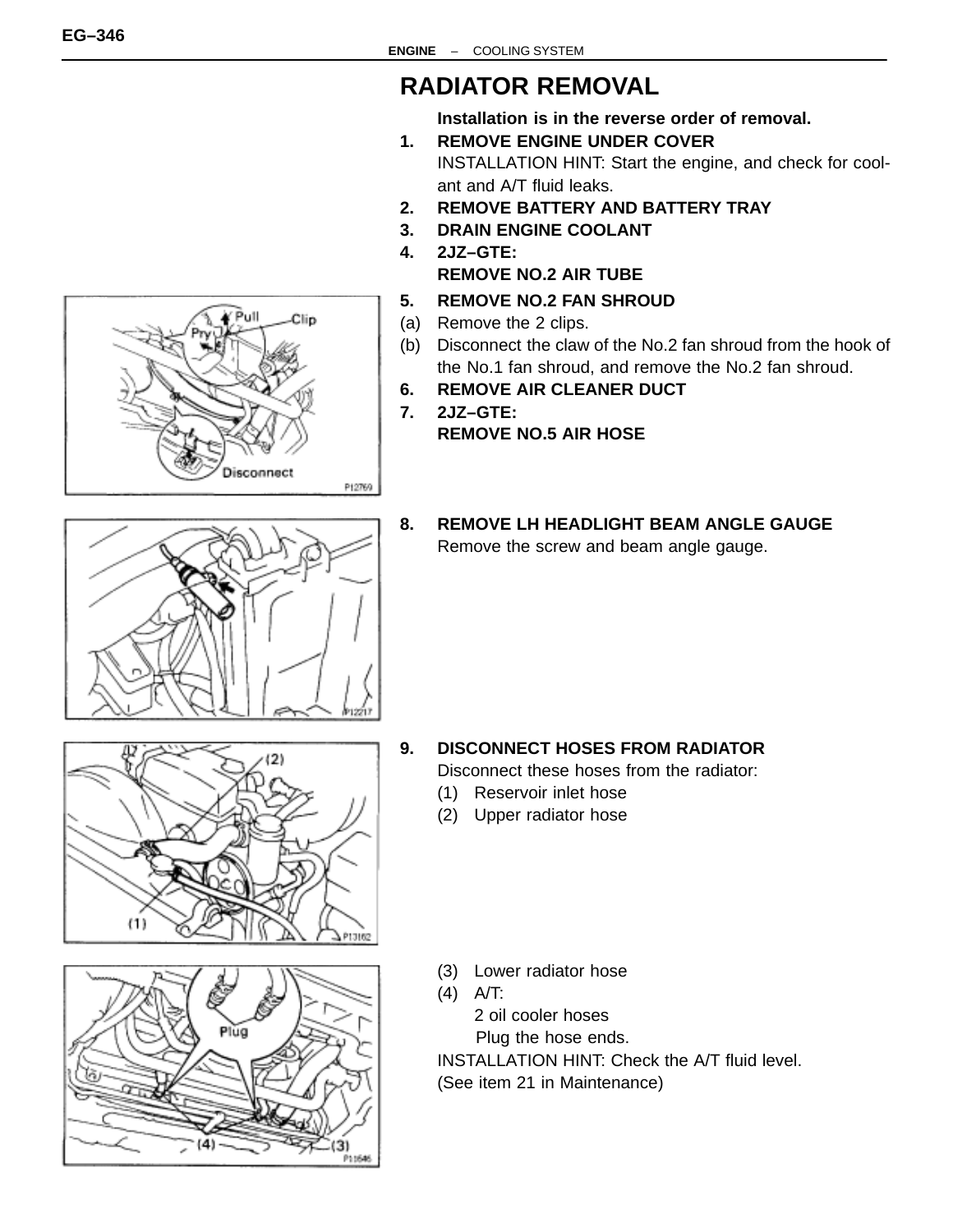









#### **10. REMOVE RADIATOR ASSEMBLY**

- (a) 2JZ–GTE: Disconnect the ECT switch (for electric cooling fan connec
	- tor) and wire harness.

(b) 2JZ–GTE: Disconnect the electric cooling fan connector and wire harness.

(c) Remove the bolt and upper radiator support. Remove the 2 upper radiator supports. INSTALLATION HINT: After installation, check that the rub-

ber cushion (A) of the support is not depressed.

**Torque: 15 N**⋅**m (155 kgf**⋅**cm, 11 ft**⋅**lbf)**

- (d) Lift out the radiator assembly.
- (e) Remove the 2 lower radiator supports.
- **11. REMOVE DRAIN HOSE FROM RADIATOR**
- **12. 2JZ–GTE: REMOVE ENGINE COOLANT TEMPERATURE (ECT) SWITCH FROM RADIATOR**
- (a) Remove the ECT switch. INSTALLATION HINT: Apply soapy water to the O–ring, and install the ECT switch.

**Torque: 7.4 N**⋅**m (75 kgf**⋅**cm, 65 in.**⋅**lbf)**

(b) Remove the O–ring from the ECT switch. INSTALLATION HINT: Use a new O–ring.

**13. 2JZ–GTE:**

**REMOVE ELECTRIC COOLING FAN FROM RADIATOR** Remove the 3 bolts and cooling fan.

**14. REMOVE NO.1 FAN SHROUD FROM RADIATOR** Remove the 4 bolts and No.1 fan shroud.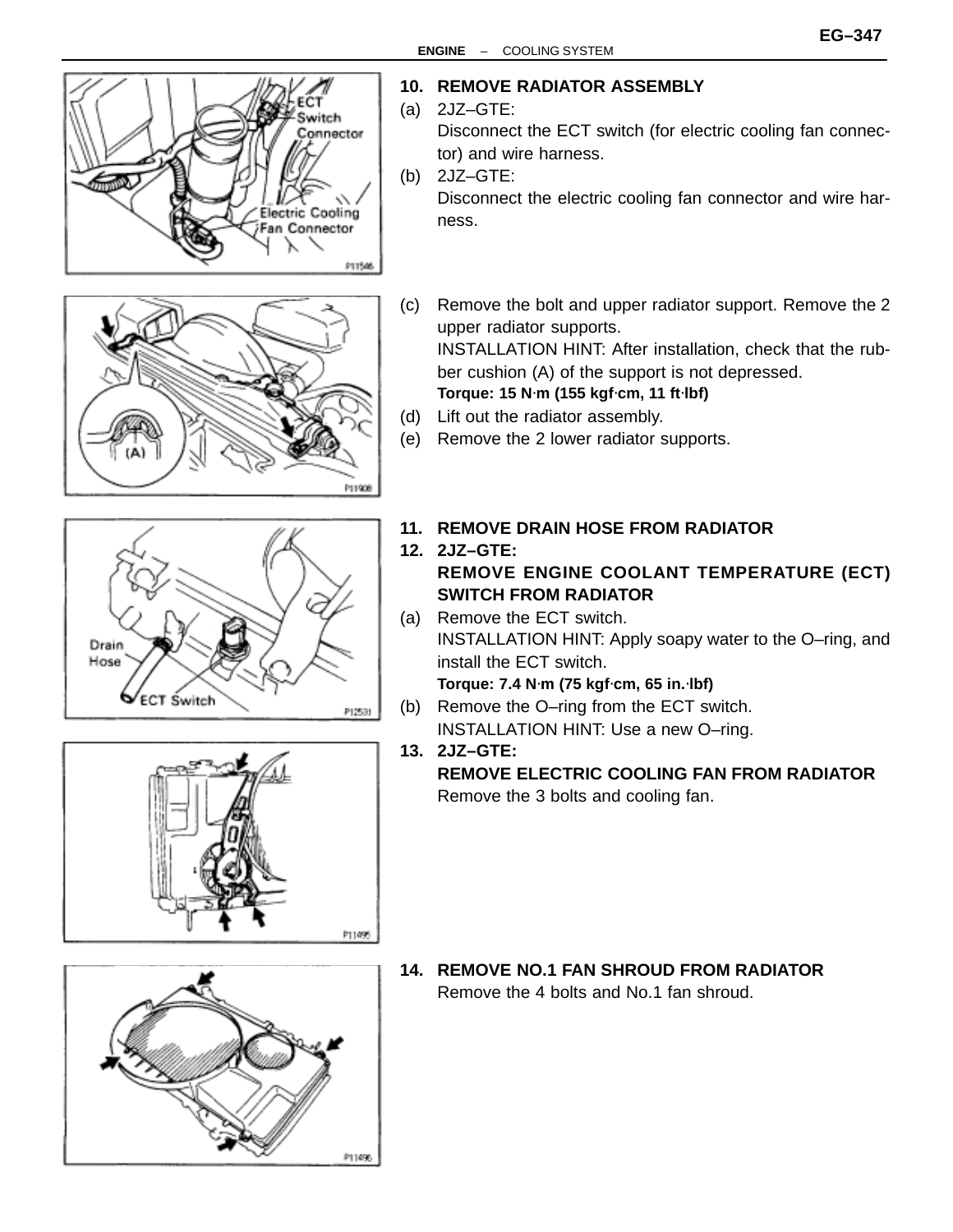### **COMPONENTS FOR DISASSEMBLY AND ASSEMBLY**



## **RADIATOR DISASSEMBLY**

 $1.$ **REMOVE CUSHIONS FROM RADIATOR**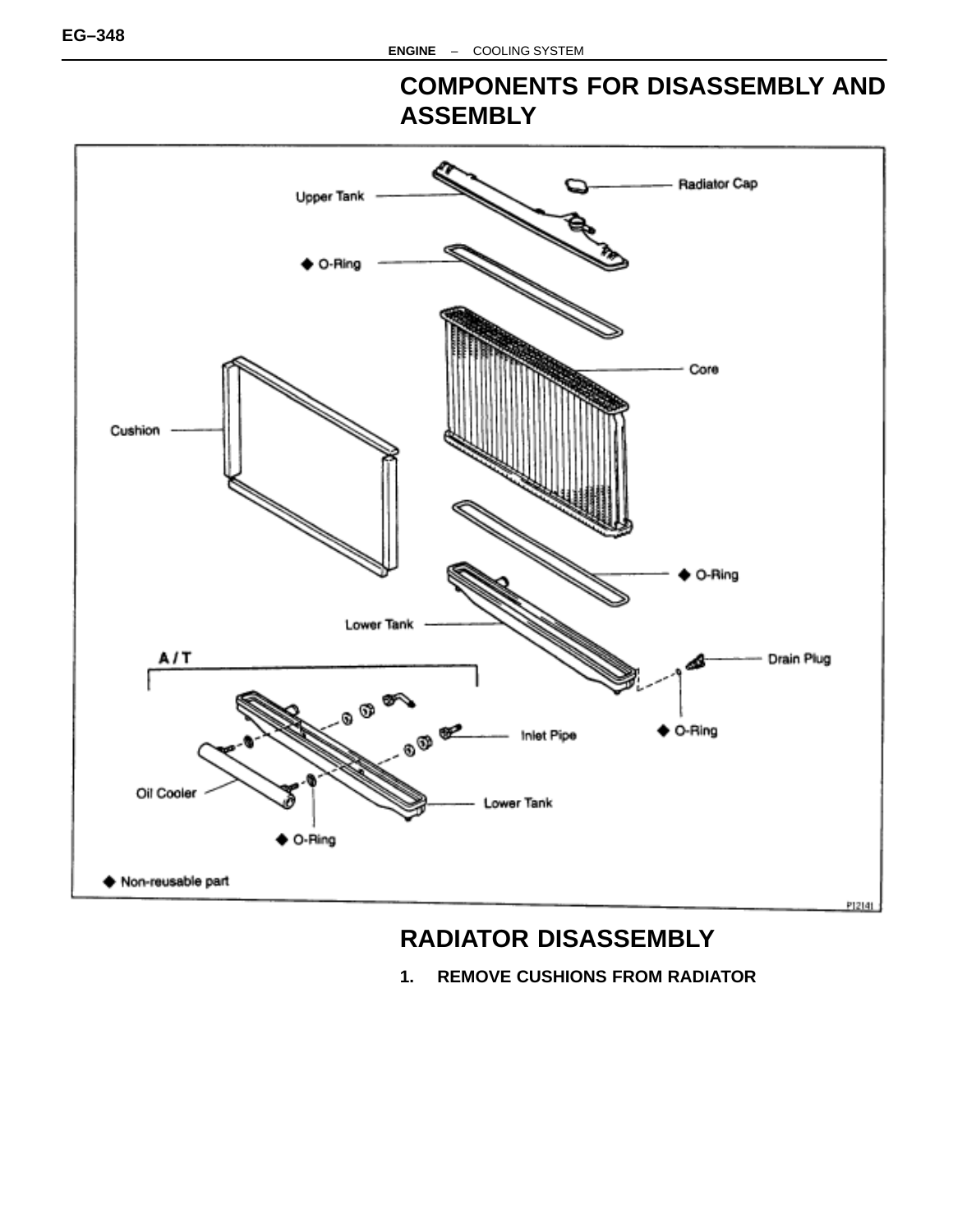



Lightly Tap

### **2. ASSEMBLE SST**

SST 09230–01010

- (a) Install the claw to the overhaul handle, inserting it in the hole in part "A" as shown in the installation.
- (b) While gripping the handle, adjust the stopper bolt so that dimension "B" shown in the diagram is 0.2–0.5 mm (0.008–0.020 in.).

**NOTICE: If this adjustment is not done, the claw may be damaged.**

#### **3. UNCAULK LOCK PLATES**

Using SST to release the caulking, squeeze the handle until stopped by the stopper bolt.

SST 09230–01010

#### **4. REMOVE TANKS AND O–RINGS**

- (a) Lightly tap the radiator hose inlet (or outlet) with a soft–faced hammer and remove the tank.
- (b) Remove the O–ring.



#### **5. A/T:**

911773

### **REMOVE OIL COOLER FROM LOWER TANK**

- (a) Remove the inlet pipes. HINT: Make a note of the direction to face the pipes.
- (b) Remove the nuts, plate washers and oil cooler.
- (c) Remove the O–rings from the oil cooler.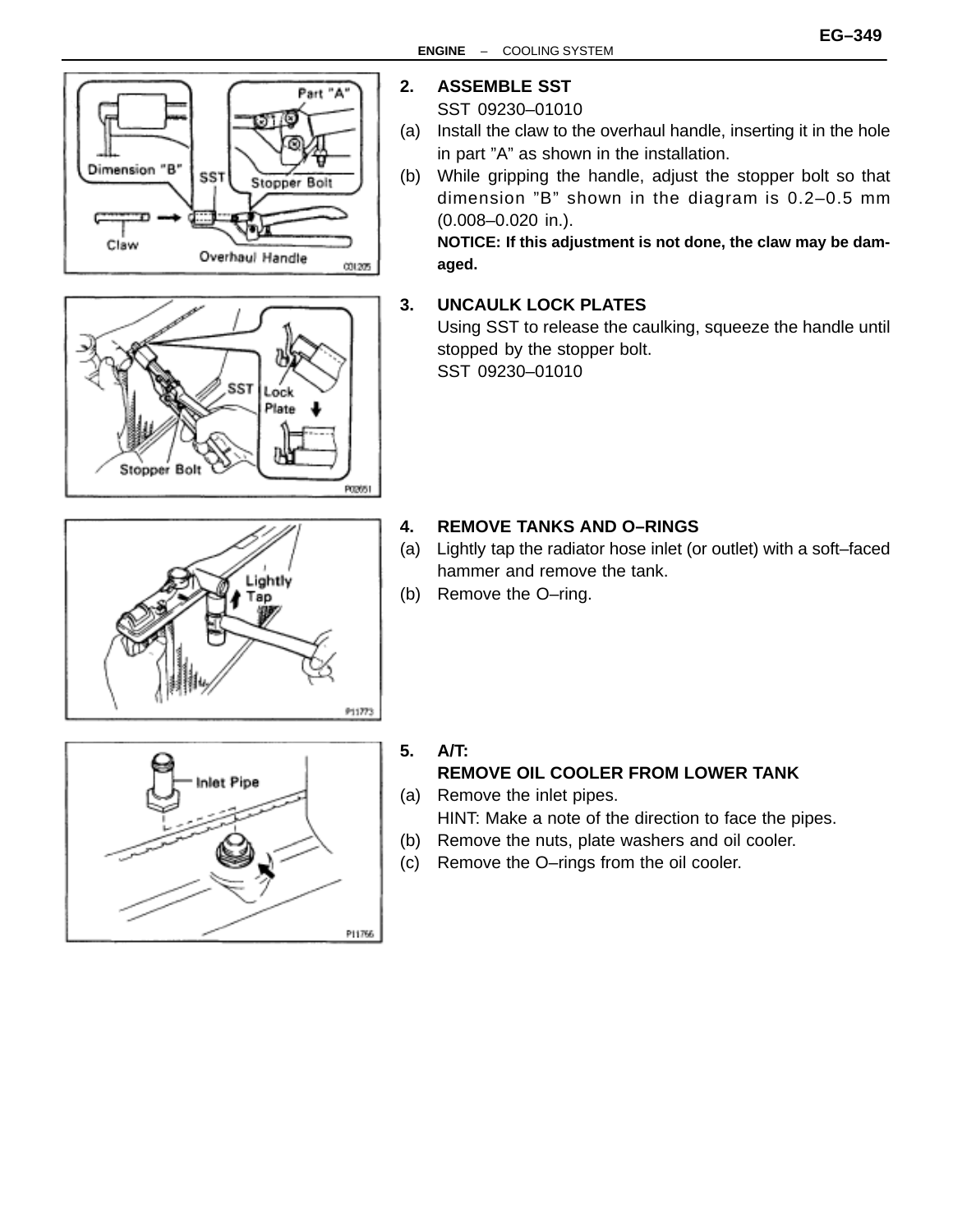









# **RADIATOR ASSEMBLY**

**1. A/T:**

#### **INSTALL OIL COOLER TO LOWER TANK**

- (a) Clean the O–ring contact surface of the lower tank and oil cooler.
- (b) Install new O–ring (1) to the oil cooler (2).
- (c) Install the oil cooler (2) to the lower tank (3). (d) Install the plate washers (4), and nuts (5).
- **Torque: 8.3 N**⋅**m (85 kgf**⋅**cm, 74 in.**⋅**lbf)**
- (e) Install the inlet pipes (6). **Torque: 15 N**⋅**m (150 kgf**⋅**cm, 11 ft**⋅**lbf)** HINT: Face the inlet pipes in the same direction they were before disassembly.

#### **2. INSPECT LOCK PLATE**

Inspect the lock plate for damage. HINT:

- If the sides of the lock plate groove are deformed, reassembly of the tank will be impossible.
- Therefore, first correct any deformation with pliers or similar object. Water leakage will result if the bottom of the lock plate groove is damaged or dented. Therefore, repair or replace if necessary.

#### **3. INSTALL NEW O–RINGS AND TANKS**

- (a) After checking that there are no foreign objects in the lock plate groove, install the new O–ring without twisting it. HINT: When cleaning the lock plate groove, lightly rub it with sand paper without scratching it.
- (b) Install the tank without damaging the O–ring.
- (c) Tap the lock plate with a soft–faced hammer so that there is no gap between it and the tank.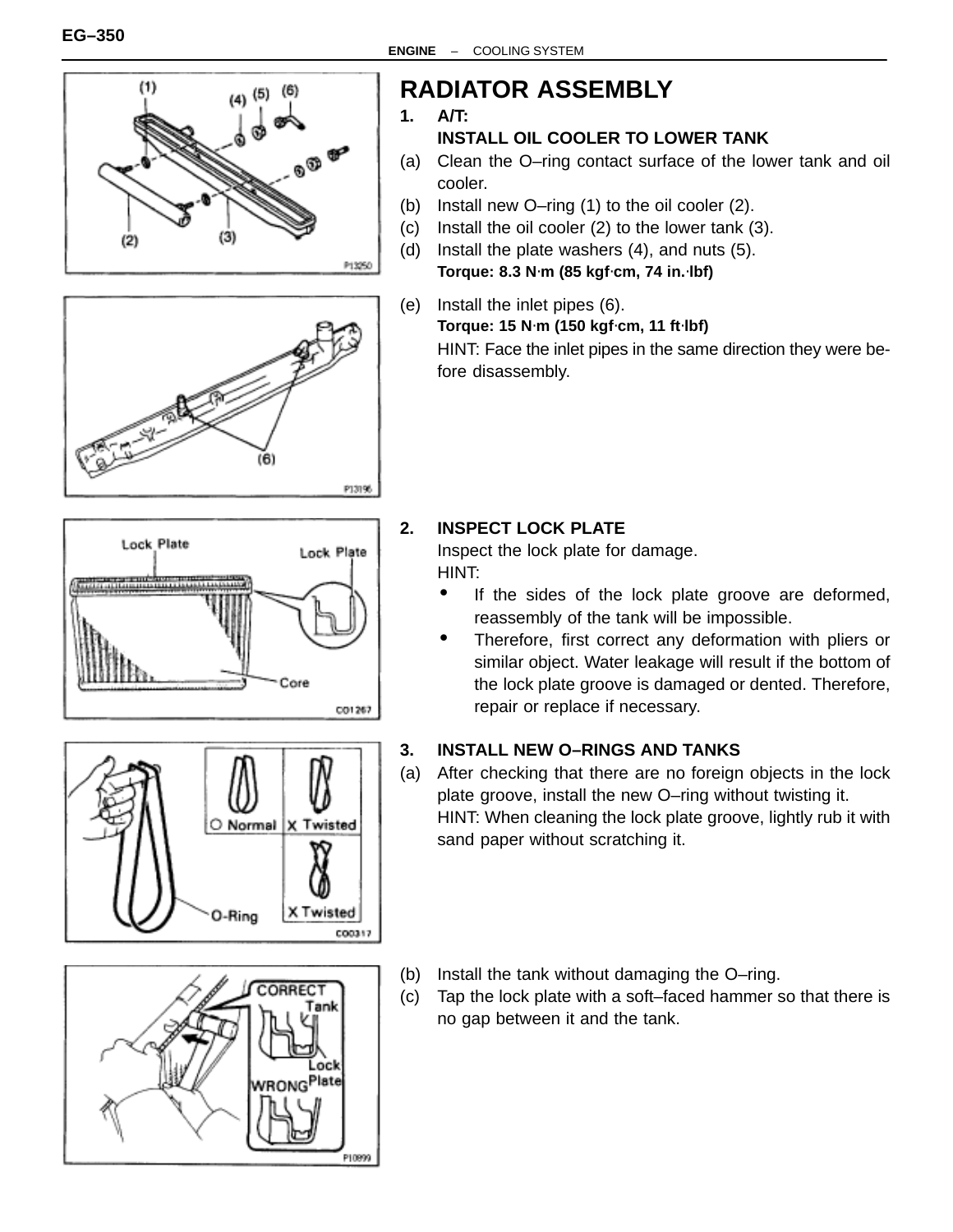







#### **4. ASSEMBLE SST**

#### SST 09230–01010,

09231–14010 (Punch (2JZ–GE only))

- (a) Install the punch assembly to the overhaul handle, inserting it in the hole in part "A" as shown in the illustration.
- (b) While gripping the handle, adjust the stopper bolt so that dimension "B" shown in the diagram.

#### **Dimension "B":**

**2JZ–GE**

**8.4 mm (0.34 in)**

#### **2JZ–GTE**

**7.7 mm (0.31 in)**

#### **5. CAULK LOCK PLATE**

(a) Lightly press SST against the lock plate in the order shown in the illustration. After repeating this a few times, fully caulk the lock plate by squeezing the handle until stopped by the stopper plate.

SST 09230–01010

#### HINT:

• Do not stake the areas protruding around the pipes, brackets or tank ribs.

The points shown in the rib sides and oil cooler near here cannot be staked with SST. Use a plier or similar object and be careful not to damage the core plates.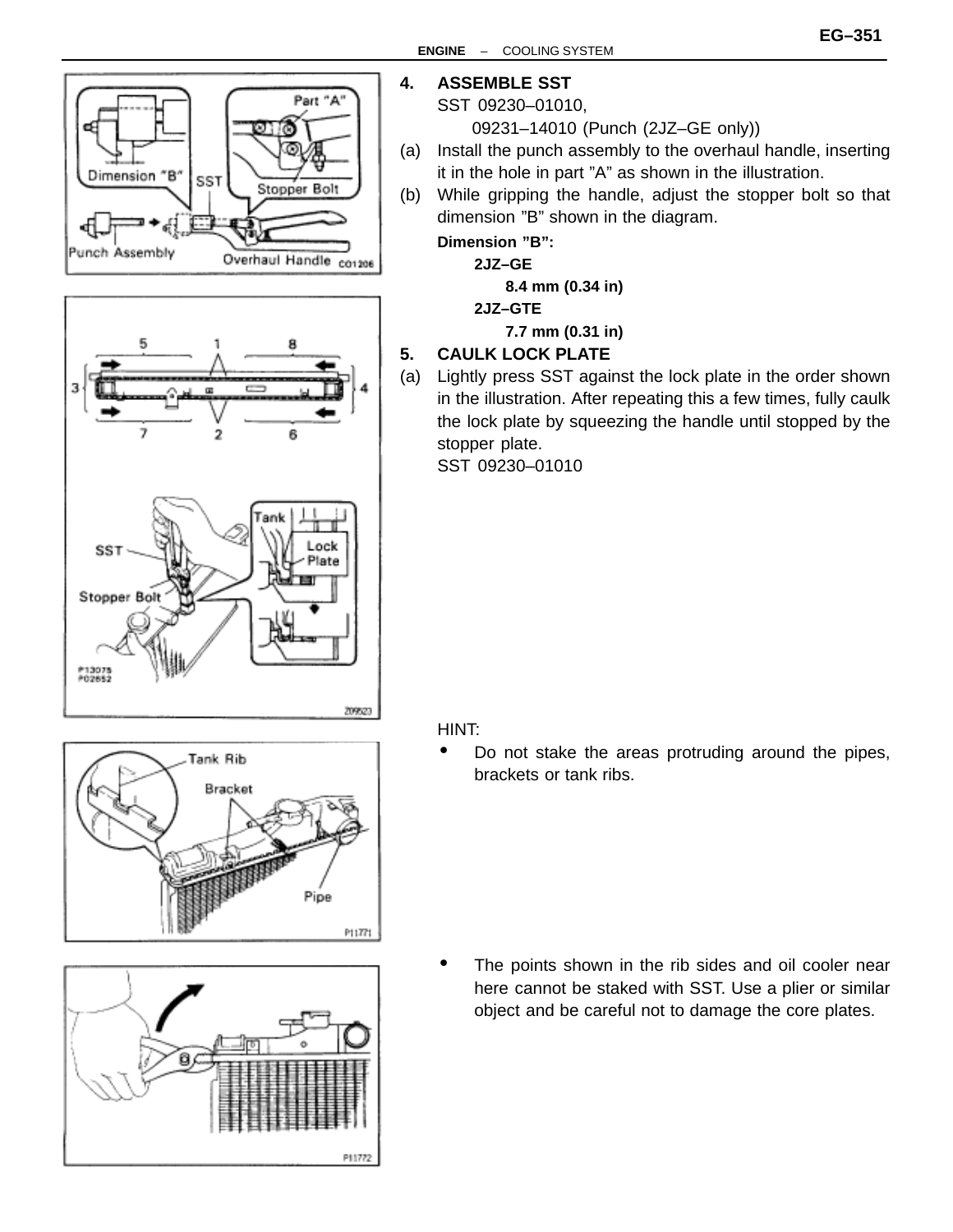

Plate

O-Ring

C00766

(b) Check the lock plate height (H) after completing the caulking. **Plate height:**

#### **2JZ–GE**

**7.40–7.80 mm (0.2959–0.3119 in)**

#### **2JZ–GTE**

#### **7.76–8.24 mm (0.3055–0.3244 in.)**

If not within the specified height, adjust the stopper bolt of the handle again and caulk again.

#### **6. INSPECT FOR WATER LEAKS**

- (a) Tighten the drain plug.
- (b) Plug the inlet and outlet pipes of the radiator with SST. SST 09230–01010
- (c) Using a radiator cap tester, apply pressure to the radiator. **Test pressure:**

**177 kPa (1.8 kgf/cm2, 26 psi)**

(d) Inspect for water leaks.

HINT: On radiators with resin tanks, there is a clearance between the tank and lock plate where a minute amount of air will remain, giving the appearance of an air leak when the radiator is submerged in water. Therefore, before doing the water leak test, move the radiator around in the water until all air bubbles disappear.

#### **7. PAINT LOCK PLATES**

HINT: If the water leak test checks out okay, allow the radiator to completely dry and then paint the lock plates.

**8. INSTALL CUSHIONS TO RADIATOR**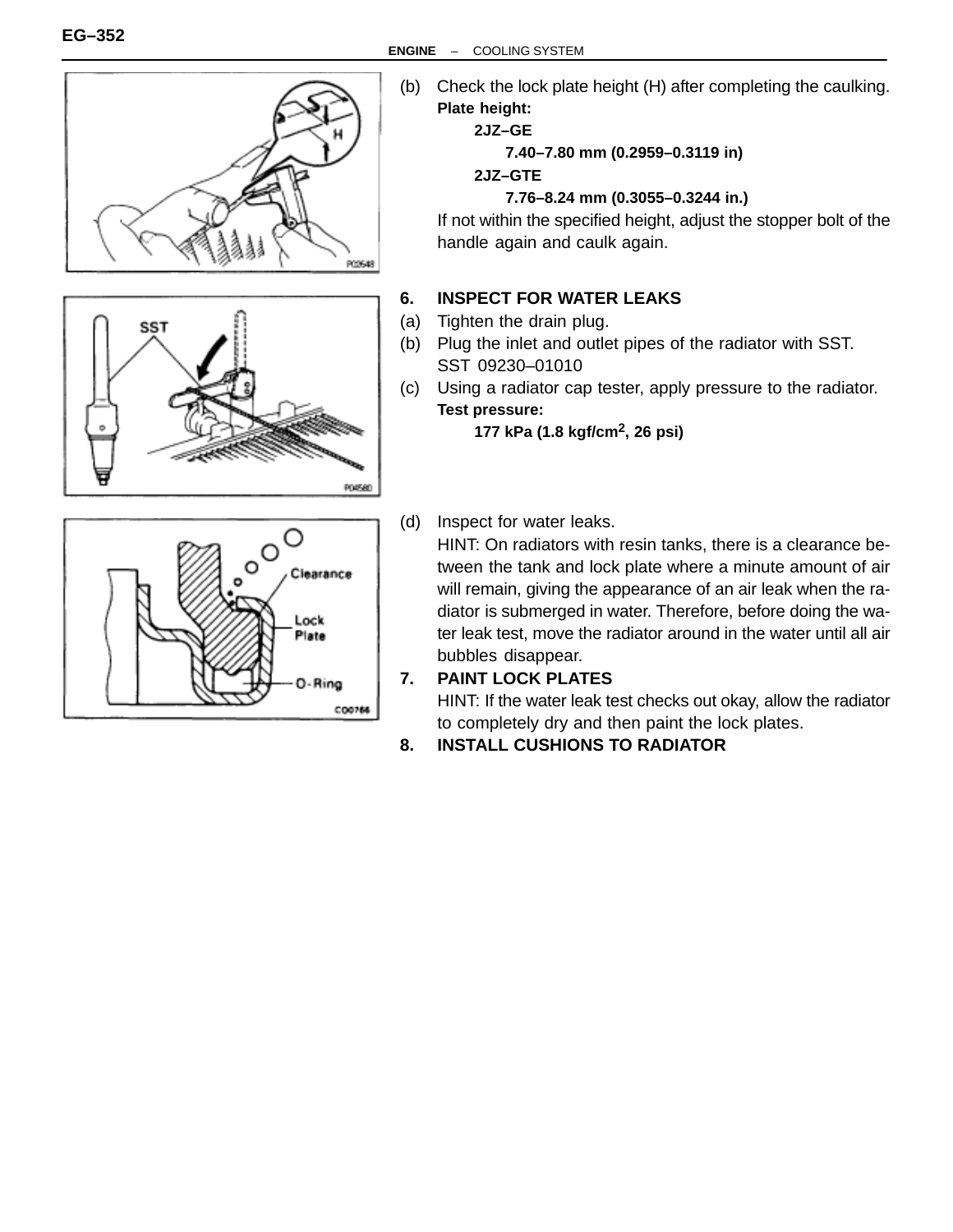

## **ELECTRIC COOLING FAN (2JZ–GTE) On–Vehicle Inspection**

- **1. CHECK COOLING FAN OPERATION WITH LOW TREMICLE MISPECTION<br>CHECK COOLING FAN OPERAT<br>TEMPERATURE (Below 88°C (190°F))**
- (a) Turn the ignition switch ON.
- (b) Check that the cooling fan stops. If not, check the cooling fan relay and ECT switch, and check for a separated connector or severed wire between the No.1 radiator fan relay and ECT switch.
- (c) Disconnect the ECT switch connector.
- (d) Check that the cooling fan rotates. If not, check the No.1 radiator relay, No.2 radiator fan relay, cooling fan, fuses, and check for short circuit between the No.1 radiator fan relay and ECT switch.
- (e) Reconnect the ECT switch connector.
- **2. CHECK COOLING FAN OPERATION WITH HIGH TEMPERATURE (Above 97**°**C (207**°**F))**
- (a) Start the engine, and raise coolant temperature to above T**EMPERATUI**<br>Start the engi<br>97°C (207°F).
- (b) Check that the cooling fan rotates. If not, replace the ECT switch.

P19047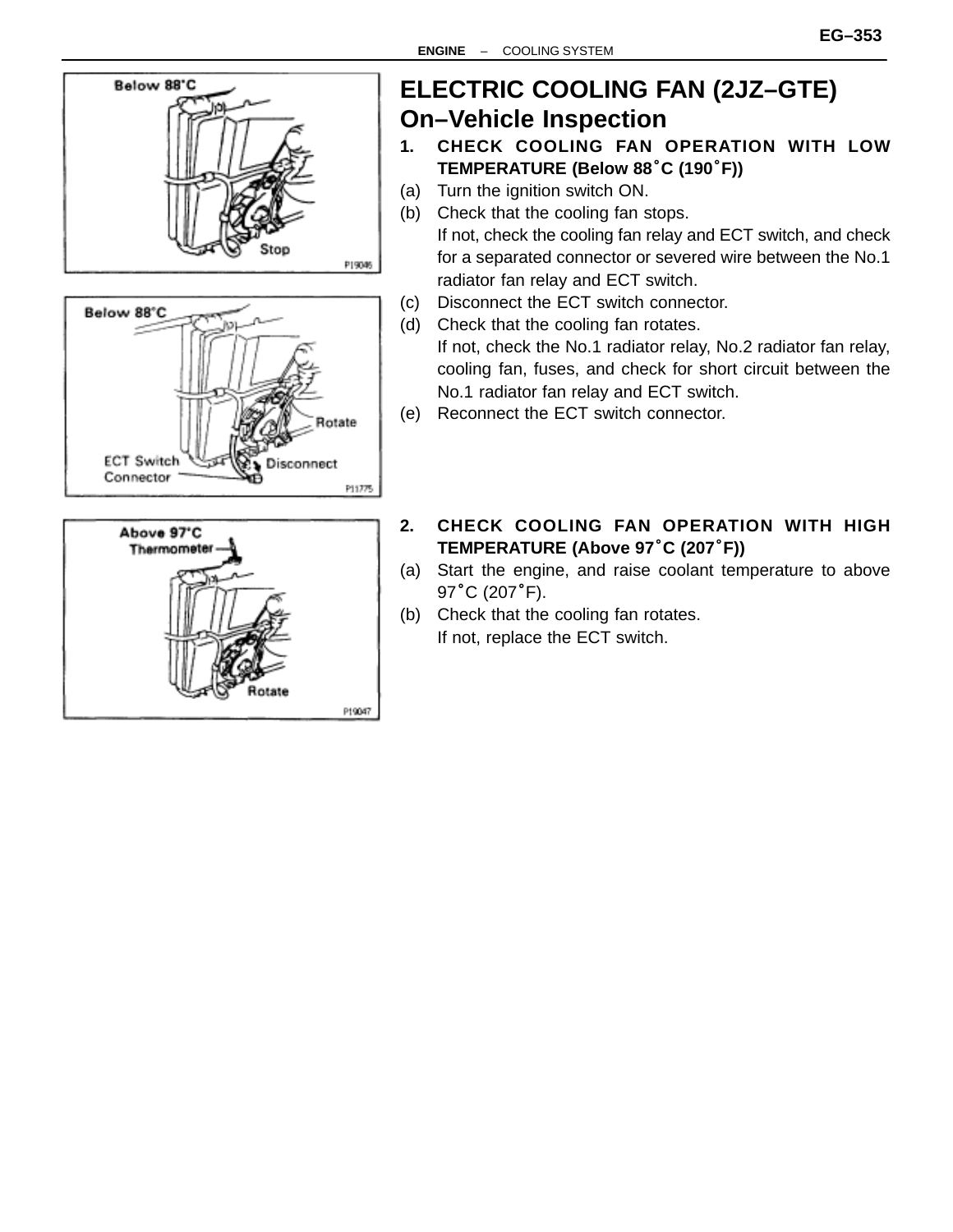## **Cooling Fan COMPONENTS FOR REMOVAL AND INSTALLATION**





### **COOLING FAN INSPECTION INSPECT COOLING FAN**

- (a) Disconnect the fan connector.
- (b) Connect battery and ammeter to the cooling fan connector.
- (c) Check that the cooling fan rotates smoothly, and check the reading on the ammeter. **Standard amperage:**

**2.5–4.5 A**

(d) Reconnect the fan connector.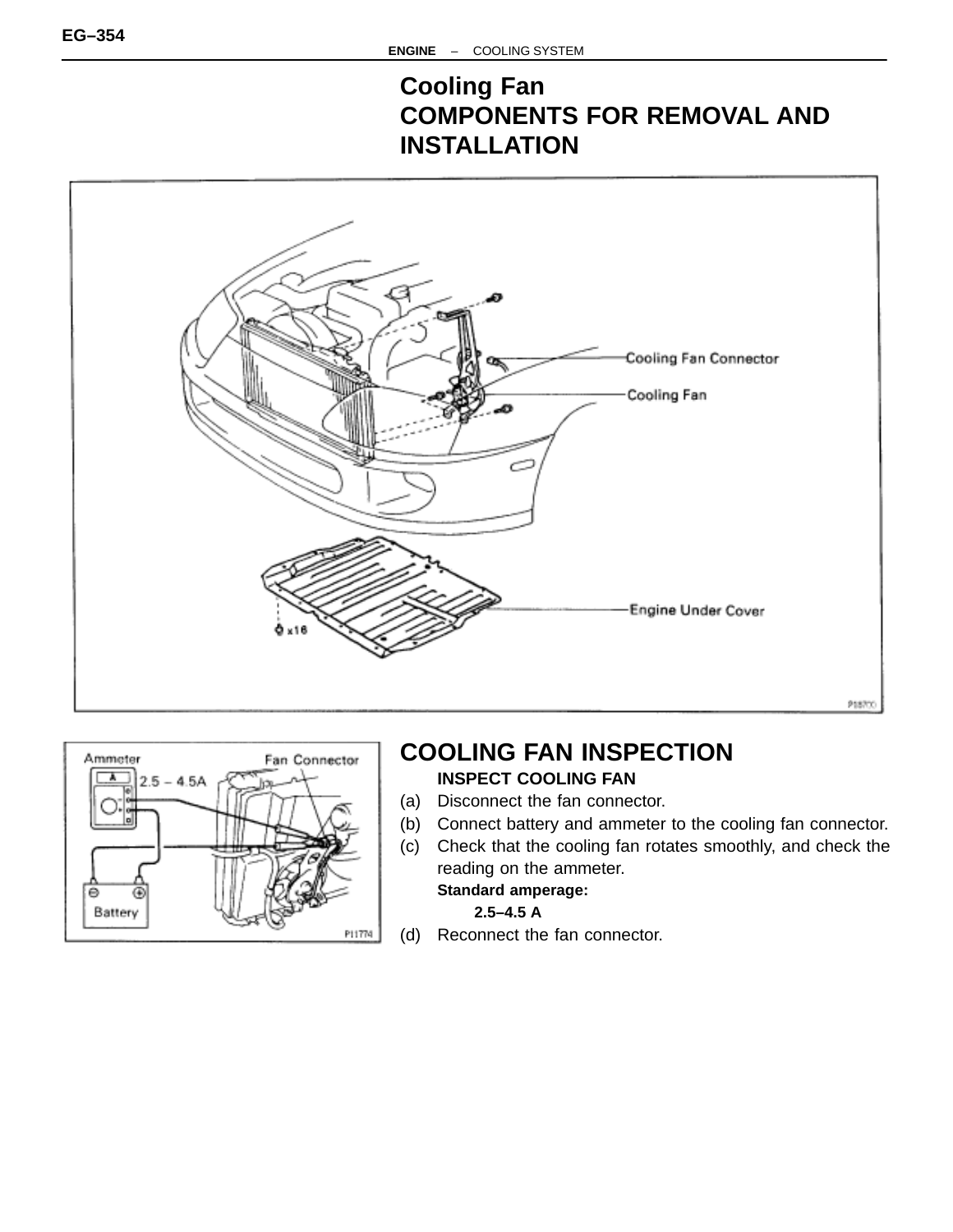

## **COOLING FAN REMOVAL**

**Installation is in the reverse order of removal.**

- **1. REMOVE ENGINE UNDER COVER**
- **2. REMOVE COOLING FAN**
- (a) Disconnect the cooling fan connector.
- (b) Remove the 3 bolts and cooling fan.

### **COMPONENTS FOR DISASSEMBLY AND ASSEMBLY**





### **COOLING FAN DISASSEMBLY**

- **Assembly is in the reverse order of disassembly. 1. REMOVE FAN**
	- Remove the 3 screws and fan.
- **2. REMOVE FAN MOTOR**
- (a) Disconnect the connector from the fan shroud.
- (b) Remove the 3 screws and fan motor.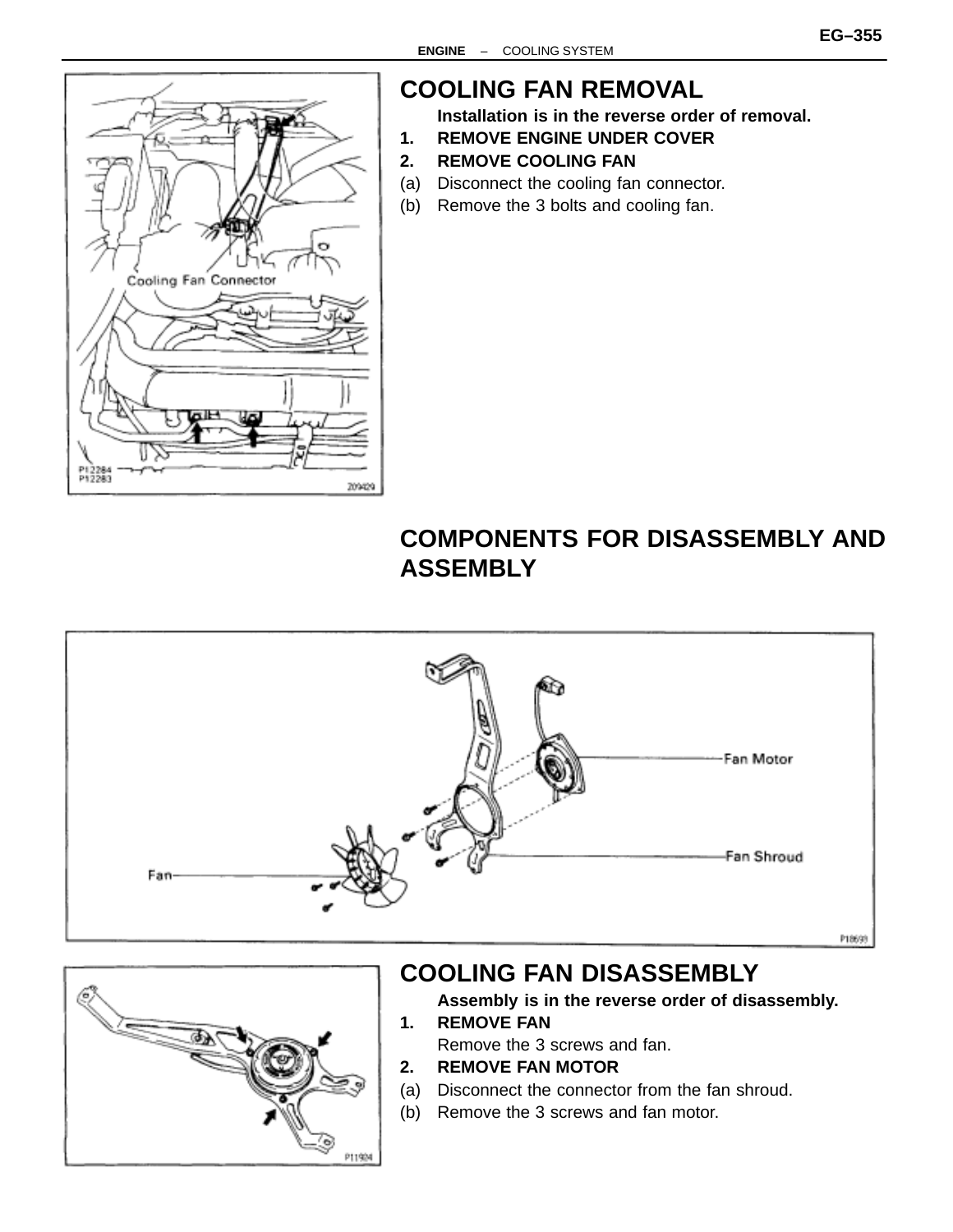



# **Engine Coolant Temperature (ECT) Switch**

## **ECT SWITCH INSPECTION**

- **1. REMOVE ENGINE UNDER COVER**
- **2. DRAIN ENGINE COOLANT**
- **3. REMOVE ECT SWITCH**
- (a) Disconnect the ECT switch connector.
- (b) Remove the ECT switch.
- (c) Remove the O–ring from the ECT switch.
- **4. INSPECT ECT SWITCH**
- (a) Using an ohmmeter, check that there is no continuity between the terminals when the coolant temperature is Using an ohmmete<br>between the termina<br>above 97°C (207°F).
- (b) Using an ohmmeter, check that there is continuity between above 97 C (207 F).<br>Using an ohmmeter, check that there is continuity between<br>the terminals when the coolant temperature is below 88°C the terminals when the coolant temperature is below  $88^{\circ}$ C (190 $^{\circ}$ F).

If continuity is not as specified, replace the switch.

- **5. REINSTALL ECT SWITCH**
- (a) Install a new O–ring to the ECT switch.
- (b) Apply soapy water to the O–ring.
- (c) Install the ECT switch. **Torque: 7.4 N**⋅**m (75 kgf**⋅**cm, 65 in.**⋅**lbf)**
- (d) Connect the ECT switch connector.
- **6. REFILL WITH ENGINE COOLANT**
- **7. START ENGINE AND CHECK FOR LEAKS**
- **8. REINSTALL ENGINE UNDER COVER**





### **No.1 Radiator Fan Relay ("RADIATOR FAN RELAY") RADIATOR FAN RELAY INSPECTION**

- **1. w/ Auto Spoiler: REMOVE LH HEADLIGHT**
- **2. w/o Auto Spoiler: REMOVE ENGINE UNDER COVER 3. REMOVE RADIATOR FAN RELAY**
- **4. INSPECT RADIATOR FAN RELAY**
- **A. Inspect relay continuity**
- (a) Using an ohmmeter, check that there is continuity between terminals 3 and 4.
- (b) Check that there is no continuity between terminals 1 and 2. If continuity is as specified, replace the relay.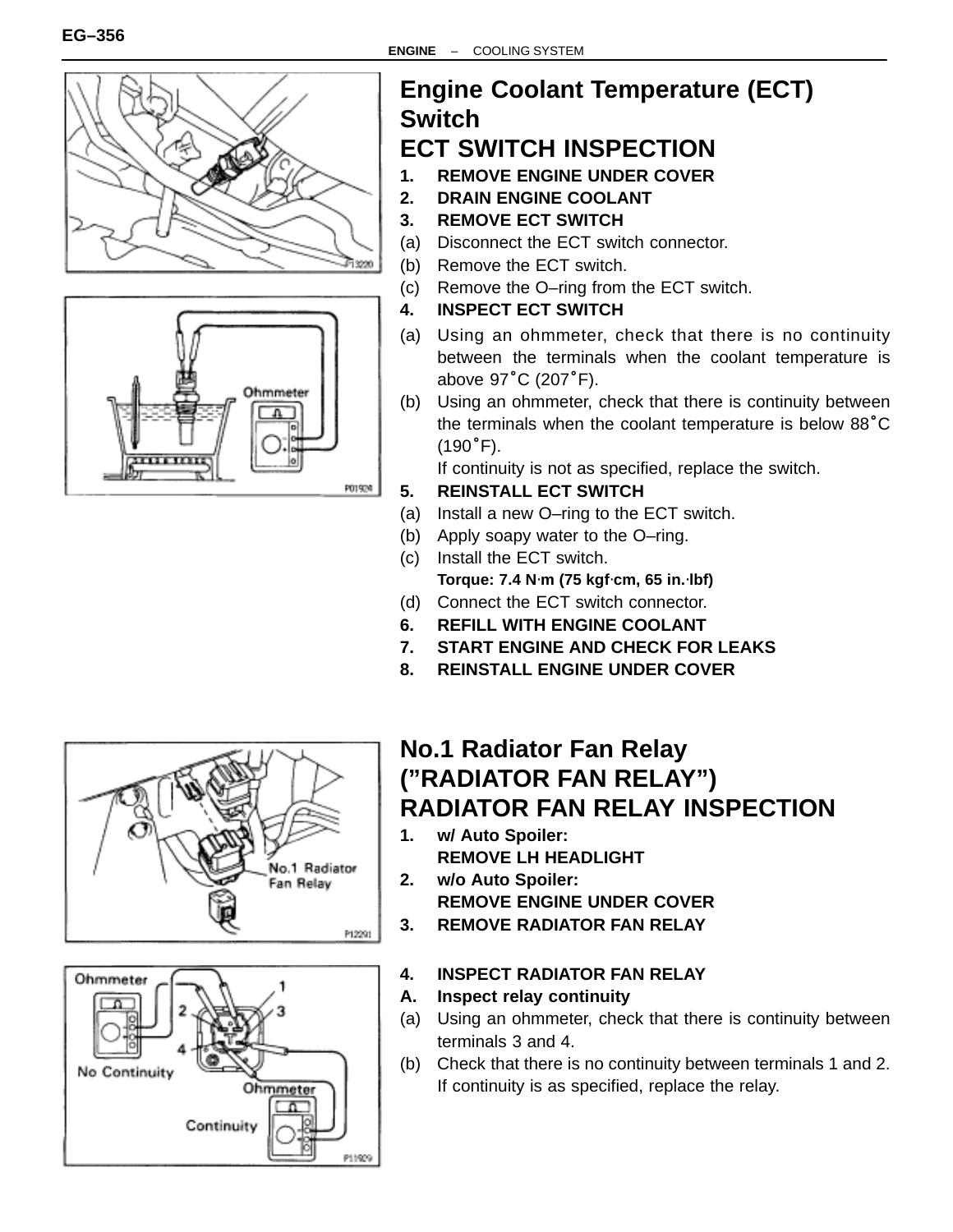







- **B. Inspect relay operation**
- (a) Apply battery voltage across terminals 3 and 4.
- (b) Using an ohmmeter, check that there is continuity between terminals 1 and 2.

If operation is not as specified, replace the relay.

- **5. REINSTALL RADIATOR FAN RELAY**
- **6. w/ Auto Spoiler: REINSTALL LH HEADLIGHT**
- **7. w/o Auto Spoiler: REINSTALL ENGINE UNDER COVER**

### **No.2 Radiator Fan Relay ("A.B.S. (TRAC) RELAY") RADIATOR FAN RELAY INSPECTION**

- **1. w/ Auto Spoiler: REMOVE LH HEADLIGHT**
- **2. w/o Auto Spoiler: REMOVE ENGINE UNDER COVER 3. REMOVE RADIATOR FAN RELAY**
- **4. INSPECT RADIATOR FAN RELAY**
- **A. Inspect relay continuity**
- (a) Using an ohmmeter, check that there is continuity between terminals 1 and 6.
- (b) Check that there is continuity between terminals 3 and 5.
- (c) Check that there is no continuity between terminals 2 and 5. If continuity is not as specified, replace the relay.

#### **B. Inspect relay operation**

- (a) Apply battery voltage across terminals 1 and 6.
- (b) Using an ohmmeter, check that there is no continuity between terminals 3 and 5.
- (c) Check that there is continuity between terminals 2 and 5. If operation is not as specified, replace the relay.
- **5. REINSTALL RADIATOR FAN RELAY**
- **6. w/ Auto Spoiler: REINSTALL LH HEADLIGHT**
- **7. w/o Auto Spoiler: REINSTALL ENGINE UNDER COVER**